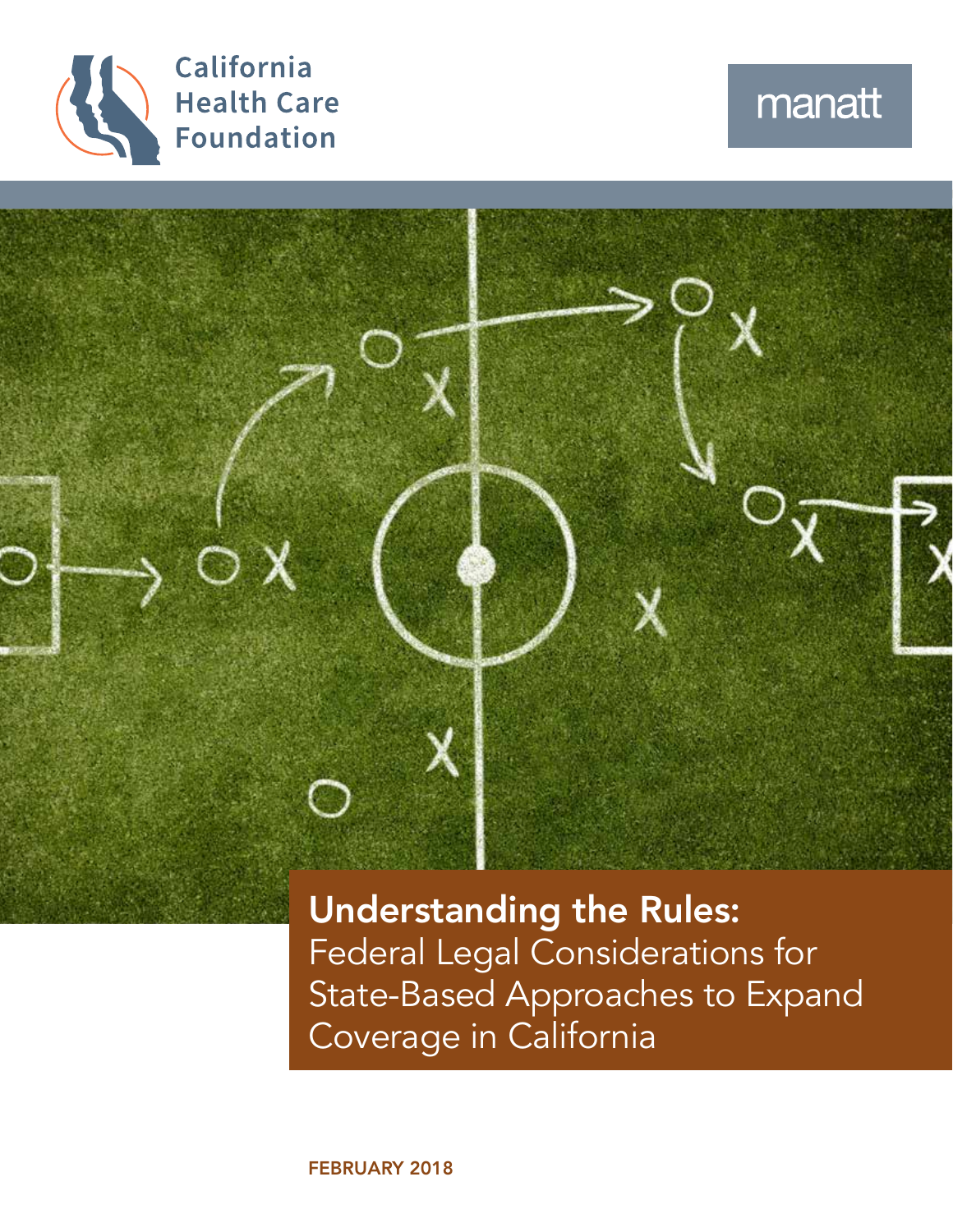#### About the Author

Manatt Health, a division of Manatt, Phelps & Phillips, LLP, is a fully integrated, multidisciplinary legal, regulatory, advocacy, and strategic business advisory health care practice. Manatt Health's extensive experience spans the major issues re-inventing health care, including payment and delivery system transformation; health IT strategy; health reform implementation; Medicaid re-design and innovation; health care mergers and acquisitions; regulatory compliance; privacy and security; corporate governance and restructuring; pharmaceutical market access, coverage and reimbursement; and game-changing litigation shaping emerging law.

For more information, visit [www.manatt.com](http://www.manatt.com).

#### About the Foundation

The California Health Care Foundation is dedicated to advancing meaningful, measurable improvements in the way the health care delivery system provides care to the people of California, particularly those with low incomes and those whose needs are not well served by the status quo. We work to ensure that people have access to the care they need, when they need it, at a price they can afford.

CHCF informs policymakers and industry leaders, invests in ideas and innovations, and connects with changemakers to create a more responsive, patient-centered health care system.

For more information, visit [www.chcf.org](http://www.chcf.org).

## **Contents**

- 3 [Introduction](#page-2-0)
- 3 [Approach](#page-2-0)
- 4 [Key Federal Laws and Authorities](#page-3-0)
- 6 [POLICY APPROACH #1](#page-5-0)  [Single Payer](#page-5-0)
	- **Overview** [Medicaid Issues](#page-6-0) [Marketplace Issues](#page-7-0) [Medicare Issues](#page-8-0)

[ERISA Issues](#page-9-0)

### 11 [POLICY APPROACH #2](#page-10-0)  [Improved Marketplace Affordability](#page-10-0)

**[Overview](#page-10-0)** 

[Medicaid Issues](#page-10-0) 

[Marketplace Issues](#page-10-0)

#### 12 [POLICY APPROACH #3](#page-11-0)  [Medi-Cal Expansion to Undocumented Adults](#page-11-0)

- **[Overview](#page-11-0)**
- [Medicaid Issues](#page-11-0)

[Marketplace Issues](#page-12-0) 

#### 13 [POLICY APPROACH #4](#page-12-0)  [Public Option](#page-12-0)

**[Overview](#page-12-0)** 

[Medicaid Issues](#page-13-0)

[Marketplace Issues](#page-13-0)

- 15 [Conclusion](#page-14-0)
- 17 Appendix A. [Single Payer and Pay-or-Play Option](#page-16-0)
- 18 [Endnotes](#page-17-0)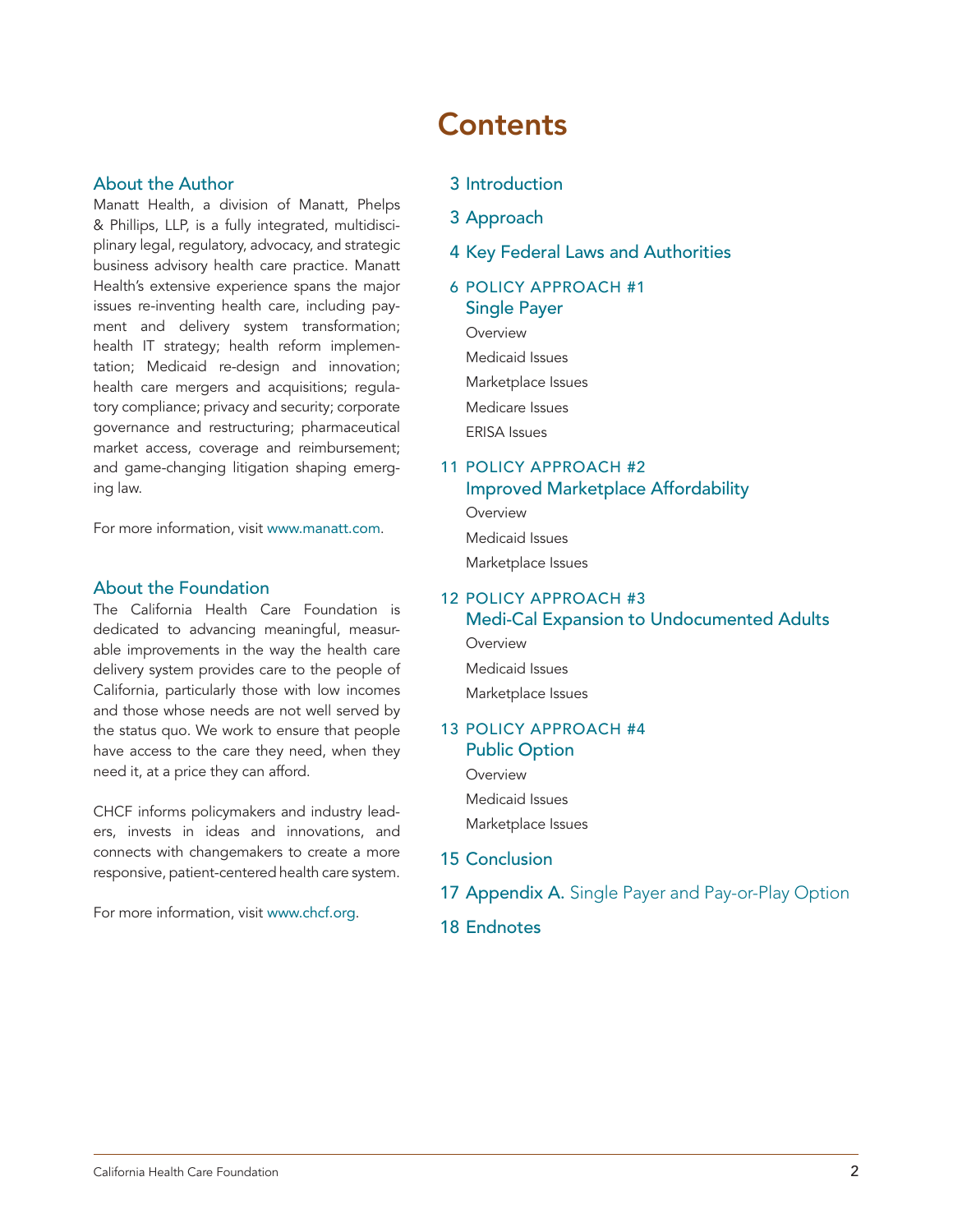## <span id="page-2-0"></span>Introduction

Since the implementation of the Affordable Care Act (ACA) in 2014, the uninsured rate in California has dropped by nearly half, from 16% in 2013 to 9% in 2015. However, 2.9 million Californians remained uninsured.<sup>1</sup> And although California policymakers and the California ACA marketplace, Covered California, have nimbly responded to federal threats, plan choice and affordability are nonetheless concerns for many people with coverage. In continuing California's tradition as a national leader on health policy, state policymakers, advocates, and other stakeholders are exploring state-based approaches to expand or improve coverage in California. Some of the approaches under discussion to increase coverage include creating a single-payer system to provide universal coverage, improving the affordability of Covered California products to expand enrollment in the individual market, and expanding Medi-Cal to include undocumented Californian adults. A public option to improve choice and competition among marketplace plans has also been discussed. This paper examines the ways these state-based policy approaches intersect with federal law.

There are myriad ways California might seek to expand coverage as well as address other issues such as consumer choice and health care affordability. Many of these are private, market-based approaches or could be advanced through existing state taxation or health insurance regulatory authority.<sup>2</sup> This paper is not a comprehensive inventory of such options. Instead, it identifies four approaches designed to expand coverage that have been proposed legislatively or discussed among state policymakers. These approaches interact, to varying degrees, with federal programs and federal laws. This paper explores those interactions to illuminate legal issues that the state and stakeholders would need to consider under each of the following proposed options:

Single-payer system. To expand coverage to all state residents while maximizing state purchasing power and reducing system administrative costs, California would create a state-run, comprehensive, universal, single-payer health care system. The single-payer system would provide comprehensive coverage to those who are currently insured as well as those who are uninsured by merging Medicare, Medi-Cal, and marketplace funding, and potentially employer health care contributions as well.

- $\blacktriangleright$  Improved marketplace affordability. To make coverage in the individual market under Covered California more affordable, the state would create a new program to help subsidize premiums and/or cost sharing for a segment of enrollees. The state could also create a reinsurance program designed to reduce premiums for individual market coverage.
- $\blacktriangleright$  Medi-Cal expansion to undocumented adults. To expand access to coverage, the state would allow Californian adults not eligible for Medi-Cal because of their immigration status to enroll in state-only funded Medi-Cal.
- **> Public option.** To ensure consumer choice and enhance plan competition — and potentially improve affordability for Covered California beneficiaries throughout the state — California would create a state-sponsored public coverage alternative that would be available statewide through Covered California and offered alongside other marketplace plans.

## Approach

Because coverage financing and program rules are a complicated patchwork with deep federal involvement, California's actions are constrained by and must be informed by federal requirements. There is a chickenand-egg problem: Proposing state policy solutions absent a deep understanding of federal constraints is fraught, yet it is hard to navigate federal constraints without having a specific proposal in mind. This paper presents illustrative examples intended to spark further refinement going forward. Medicare, Medicaid, and marketplace coverage must meet statutorily and regulatorily specified standards. Federal requirements governing Medicare and Medicaid benefits will come into play to the extent that California either changes the way in which current beneficiaries receive services or seeks to use federal dollars to expand services. If California seeks to alter the terms of employer-sponsored health benefits, the federal Employee Retirement Income Security Act of 1974 (ERISA) is relevant.

The proposals examined, and the assumptions made, are designed to explore how different policy approaches interact with federal law. The underlying assumptions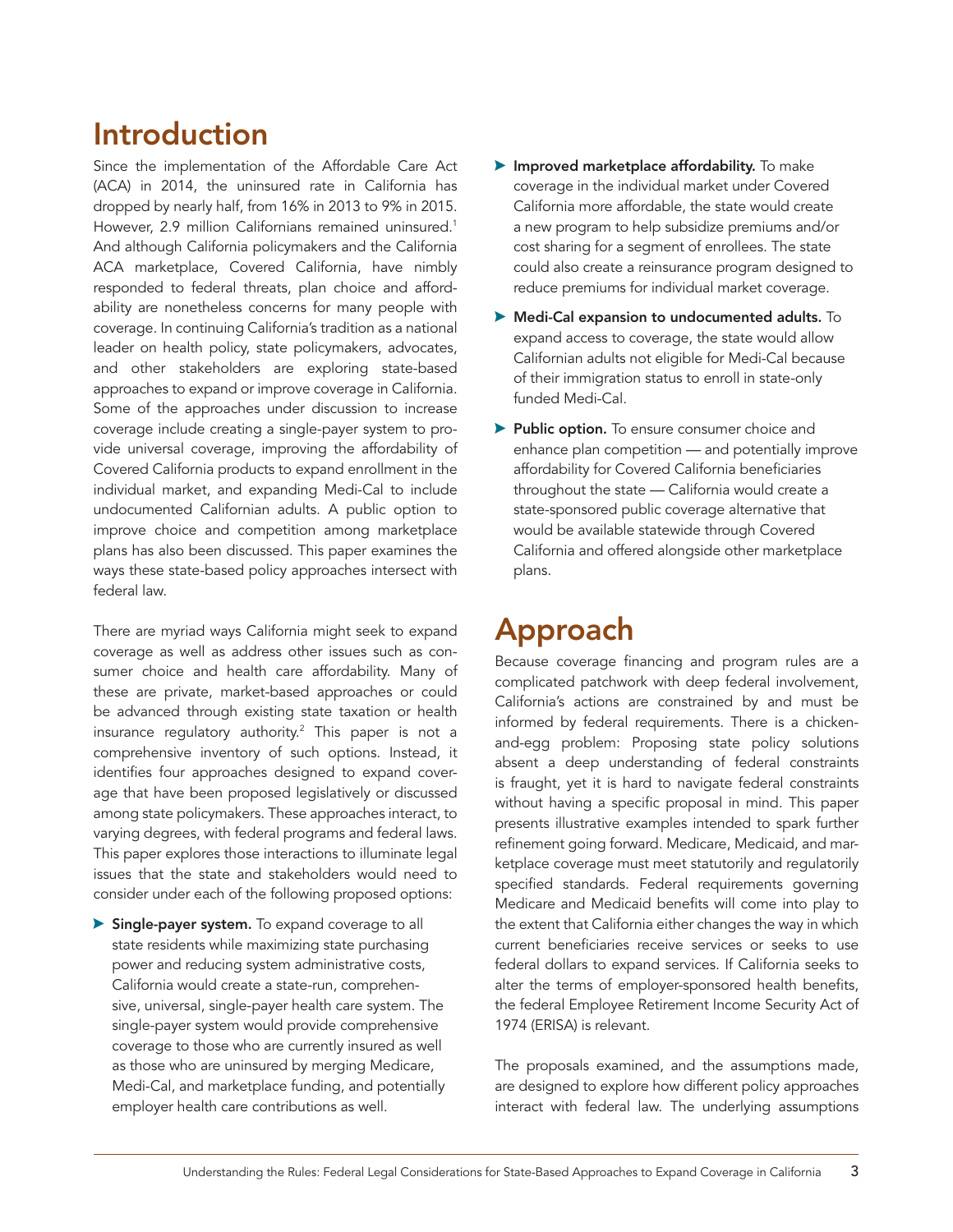<span id="page-3-0"></span>about policy design for each approach are described below; changes to these assumptions could affect this analysis and the manner in which federal law might or might not constrain implementation.

This paper does not analyze state legal constraints, because the legislature (and/or ballot initiatives) can alter state laws. Nor does this paper analyze the various public policy implications, positive and negative, that the proposals might have, for example, on provider access or the state budget. Rather, it examines feasibility solely through a federal legal and regulatory lens.

## Key Federal Laws and Authorities

Below is an overview of the key federal laws and authorities examined in this paper. For many of the policy proposals analyzed here, only some of these federal laws are relevant.

Medicare. Title XVIII of the Social Security Act, the Medicare statute, creates an entitlement to coverage for individuals age 65 or older who have worked the equivalent of 10 years in the United States and for people with disabilities.<sup>3</sup> Medicare is run by the federal government and funded through federal Medicare trust funds. Services are available through fee-for-service or managed care networks, at the beneficiary's choice. The secretary of the Department of Health and Human Services (HHS) has authority to waive Medicare provisions under Section 402(b) of the Social Security Amendments of 1967 and Section 1115A of the Social Security Act.

Medicaid. Title XIX of the Social Security Act, the Medicaid statute, creates an entitlement to coverage for eligible low-income individuals and to funding for states, which share in Medicaid financing with the federal government. The Medicaid statute sets various minimum eligibility, benefit, coverage, financing, and administrative standards that states that choose to participate must honor in administering their programs. States implement changes that are consistent with federal law by amending their Medicaid state plan.<sup>4</sup> If states wish to deviate from federally required standards to test new ways to design coverage and deliver care, states can seek demonstration authority (referred to as "waivers") under Section 1115 of the Social Security Act.

Marketplace. Title I of the ACA created marketplaces, such as Covered California, to expand access to private insurance coverage. The ACA also created premium tax credits that help pay premiums for individuals with incomes up to 400% of the federal poverty level (FPL) who are enrolled in qualified health plans (QHPs) and do not have access to other affordable coverage. The ACA established a maximum out-of-pocket amount for coverage,<sup>5</sup> and it permits individuals with incomes up to 250% of the FPL who purchase coverage through the marketplace to receive reduced cost sharing. The ACA also establishes minimum benefit standards, or essential health benefits, for the individual market, including marketplace coverage.

ERISA. ERISA is a federal law that sets standards for private-sector employers that establish employee benefit plans. Certain ACA requirements are incorporated into ERISA and apply to employee benefit plans that cover health care. ERISA preempts "any and all State laws insofar as they may now or hereafter relate to any employee benefit plan" covered by ERISA, although ERISA does not prevent states from regulating health insurance issuers and the products they sell to employee benefit plans.<sup>6</sup>

Because coverage financing and program rules are a complicated patchwork with deep federal involvement, California's actions are constrained by and must be informed by federal requirements.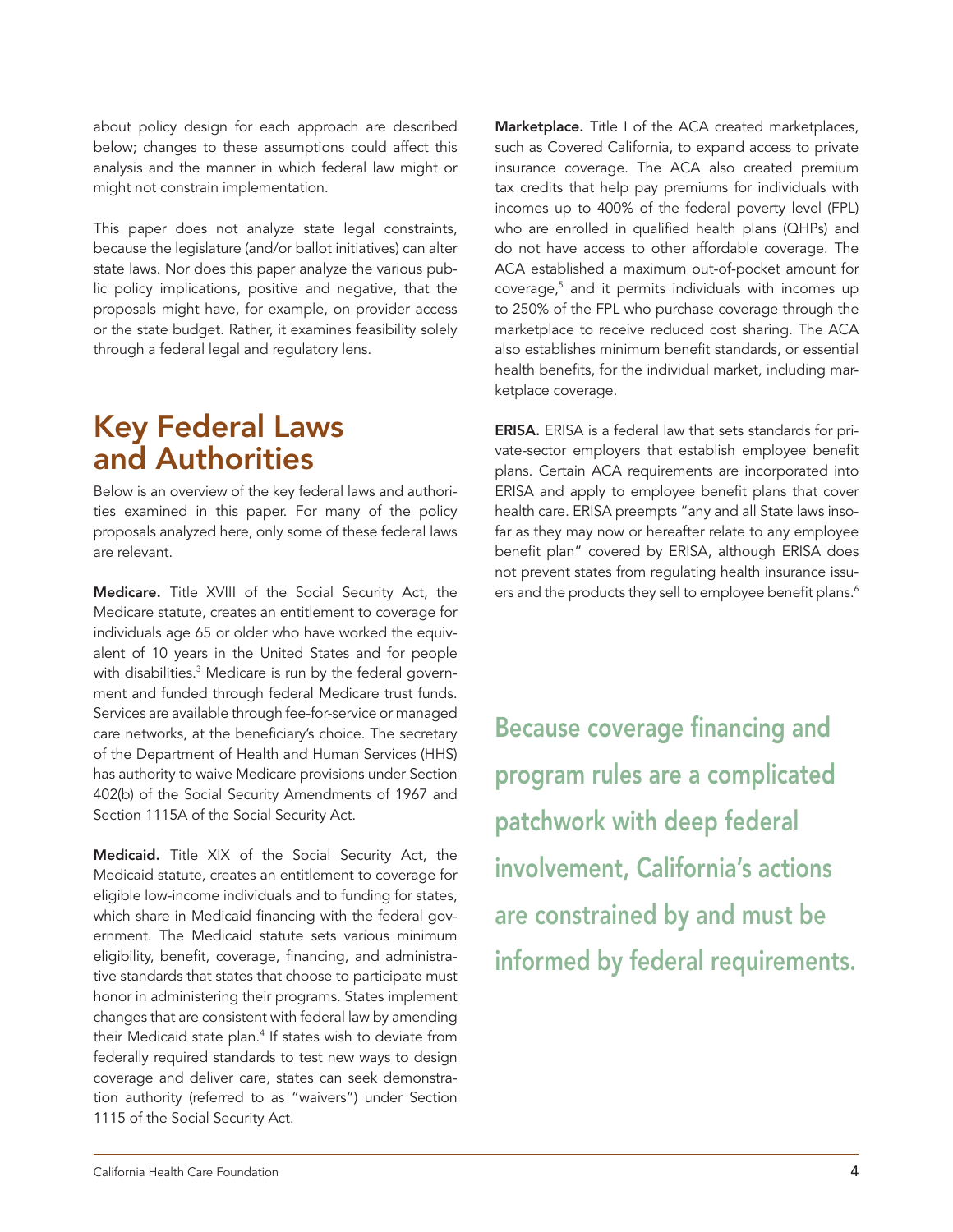#### Obtaining Waivers of Federal Health Care Law

Several authorities exist whereby the federal government can waive otherwise applicable laws and program standards for Medicaid, Medicare, and the ACA. (Note that ERISA is not included here as its provisions are not waivable by administrative action). We note that granting waivers is at the discretion of an administration. By longstanding practice, once an administration has approved a waiver of particular provisions, it treats that waiver as a precedent and will generally approve similar waiver requests, but policy approaches can vary across administrations. However, without congressional action, an administration is never legally obligated to approve a waiver request. The current administration's position on coverage expansions supported by federal dollars is not likely to be favorable, which could make it difficult to secure federal authority, where necessary.

The authorities described below include different standards for their approval and thus are used by states with varying degrees of frequency. Examples of relevant authorities are as follows:

Medicare 402(b) waivers. Medicare demonstration waivers granted by the secretary of HHS under Section 402(b) of the Social Security Amendments of 1967 permit Medicare payments to be made at variance with the standard Medicare payment rules for approved projects that aim to increase the efficiency and economy of the provision of Medicare health services.<sup>7</sup> Outside of the standard payments authorized by the Medicare Act, 402(b) Medicare demonstration projects are also funded by the Medicare trust funds. To date, this authority has been used rarely.

Medicaid Section 1115 waivers. Section 1115 of the Social Security Act gives the secretary of Health and Human Services authority to approve experimental, pilot, or demonstration projects that promote the objectives of the Medicaid and Children's Health Insurance Program (CHIP) programs. Under this authority, the secretary may waive certain provisions of the Medicaid law (i.e., those contained in Section 1902 of the Social Security Act) to enable states to meet their policy goals, subject to evaluation and monitoring requirements. Though not delineated in statute or regulations, budget neutrality requirements apply to ensure that the federal government does not spend more on the demonstration (or waiver) than it would spend in the absence of the waiver.<sup>8</sup> Many states operate some or all of their Medicaid programs under Section 1115 authority.

Medicare and Medicaid Section 1115A. Section 1115A of the Social Security Act created the Center for Medicare & Medicaid Innovation (CMMI) to test "innovative payment and service delivery models to reduce program expenditures while preserving or enhancing the quality of care" for those individuals who receive benefits through Medicare and certain other federal health care programs.<sup>9</sup> For example, CMMI has exercised the Section 1115A authority to partner with states to support multipayer health care payment and delivery system reforms. CMMI's State Innovations Models initiative has given states flexibility to test new delivery-system reform approaches, such as those that rely on Medicare participation.<sup>10</sup> Although Section 1115A is a new authority, the Centers for Medicare & Medicaid Services (CMS) continues to advance new models and approaches, though it is somewhat of an open question as to how the current administration will approach the authority.

Affordable Care Act, Title I Section 1332 waivers. Section 1332 of the ACA permits states to apply for a State Innovation Waiver to pursue strategies for providing their residents with access to high-quality, affordable health insurance as an alternative (in whole or in part) to standard marketplace coverage. States can apply for waivers of selected marketplace requirements, including those governing essential health benefits and tax credits, if they meet four guardrails to retain the basic protections of the ACA. Coverage provided under a 1332 waiver must (1) be at least as comprehensive as coverage provided absent the waiver, (2) provide coverage and cost-sharing protections so that coverage is at least as affordable as coverage absent a waiver, (3) provide coverage to a comparable number of residents of the state as would be provided coverage absent a waiver, and (4) not increase the federal deficit.<sup>11</sup> States could repurpose premium tax credits (and cost-sharing reductions [CSRs] if appropriated<sup>12</sup>) under a 1332 waiver. If a state's 1332 proposal reduced federal premium tax credit spending, the state could receive pass-through funding in the amount of the savings to the federal government. For example, in the three states with approved reinsurance waivers (Alaska, Minnesota, and Oregon), the states reap the federal savings for their policies that reduce premiums, which in turn lowers tax credits and thus federal expenditures. The 1332 authority is the newest of the federal waiver authorities, effective starting in 2017, so there is less information about what types of initiatives will be approved under this authority. Further, the current administration's reluctance to approve waivers that support ACA implementation could be a limiting factor on future approvals.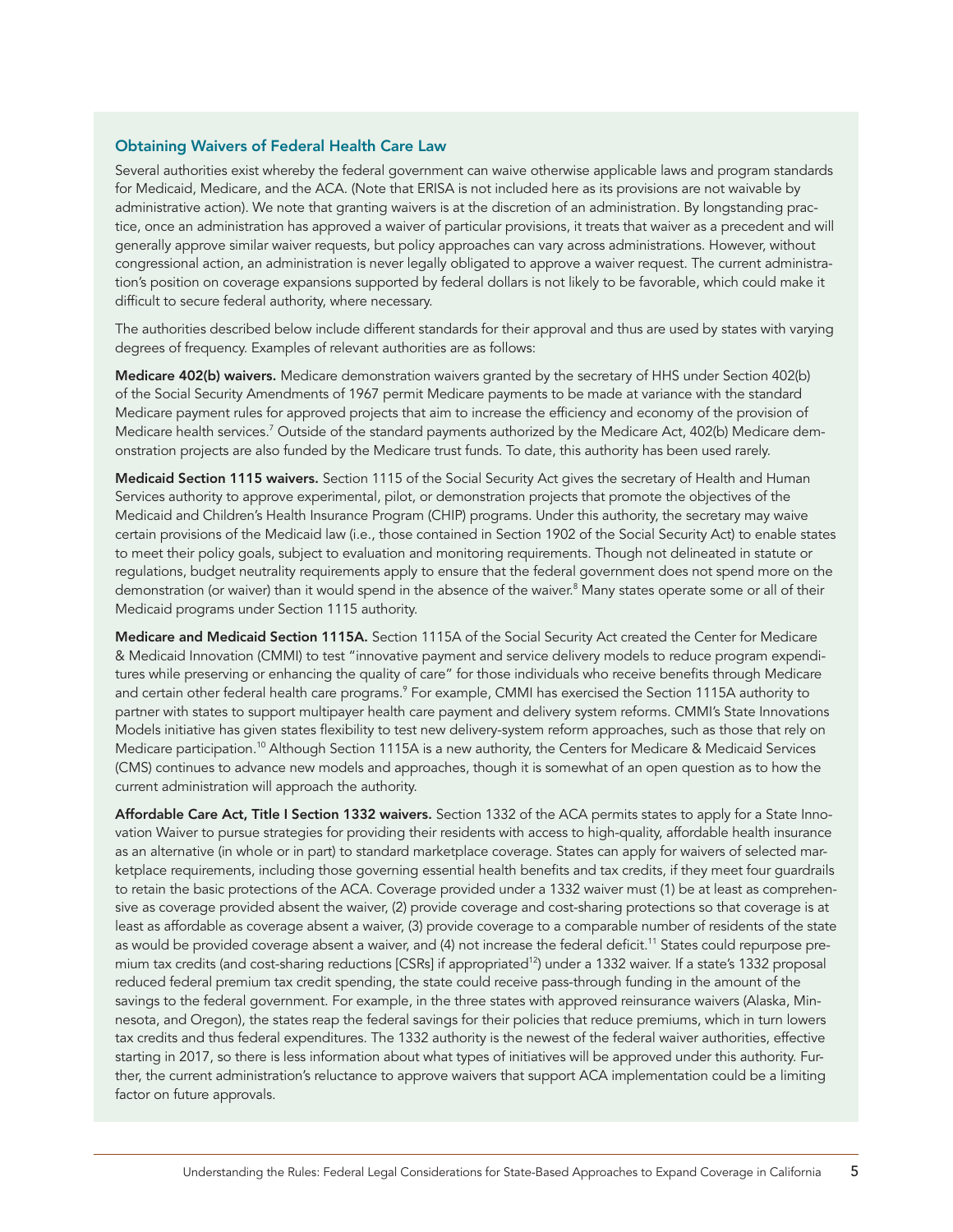## <span id="page-5-0"></span>POLICY APPROACH #1 Single Payer

## **Overview**

This section analyzes the federal ramifications associated with creating a state-based single-payer infrastructure. Although there are various ways the state could structure a single-payer system, this analysis considers the Healthy California Act, SB 562 (2017-2018 session), the most current single-payer proposal under consideration by California state policymakers.<sup>13</sup>

The Healthy California Act would create a new Healthy California program to administer a comprehensive, universal, single-payer health care coverage system. The proposal is intended to eliminate segmentation of the health insurance market and instead create a single coverage program for individuals eligible for Medicare, Medi-Cal, employer-sponsored coverage, and individual insurance, as well as the currently uninsured.<sup>14</sup> Key features are as follows:

- $\blacktriangleright$  The state would create a new authority to operate a single-payer system for all state residents, administered by a new Healthy California board, which would be an independent entity not affiliated with any existing agencies or departments.
- $\blacktriangleright$  Federal financing that supports existing federal programs (including Medicaid, Medicare, ACA tax credits, and other federal funds and subsidies) would be merged into the Healthy California fund to pay for coverage. Although employer contributions to health coverage are not expressly addressed in the current draft of Senate Bill (SB) 562, the spirit of the proposal suggests a goal of redirecting contributions to the Healthy California fund rather than towards the employer's health care benefit plans.
- $\blacktriangleright$  Healthy California would provide enrollees with a broad range of benefits, encompassing those provided by existing public programs and deemed medically appropriate by the enrollee's health care provider, with no premiums or cost sharing.15
- $\blacktriangleright$  Healthy California would permit enrollees to choose health care services from any participating provider, who would be paid on a fee-for-service basis until another payment methodology is established by the Healthy California board. Health plans and insurers

would be prohibited from offering benefits or services for which coverage is offered under the Healthy California program.

- $\triangleright$  Care coordination services would be provided to all enrollees, including administrative tracking and medical recordkeeping services.
- $\blacktriangleright$  The Healthy California board would apply for any necessary federal waivers so that Healthy California members could receive all benefits through Healthy California, financed with federal program funding that might have otherwise supported their care. The legislation also directs the board to seek authority for Healthy California to receive and deposit all federal payments under those programs.

Of the four policy approaches analyzed in this paper, the single-payer proposal interacts with the most federal laws because it relies on existing federal program financing and thus raises a number of legal questions.<sup>16</sup> That said, although a goal of Healthy California is to promote administrative simplicity, SB 562 is drafted in a manner that also appears designed to skirt some of the thorniest legal issues by acknowledging the ongoing role of federal health care programs even in a single-payer environment. In particular, although the legislation directs the Healthy California board to seek waiver authority to ensure that "federal payments are paid to Healthy California in place of federal funding of, or tax benefits for, federally matched public health programs or federal health programs,"17 the legislation also specifies that the Healthy California board "may apply for coverage for, and enroll, any eligible member under" Medi-Cal, CHIP, or Medicare.18 Indeed, the legislation further directs the board to maximize enrollee eligibility for such federal programs.19

Therefore, while the legislation seeks to establish a system in which enrollees receive all Healthy California benefits through the program, it also appears to acknowledge that the state may nevertheless need to maintain compliance with existing federal eligibility, benefit, and enrollment rules. This includes verifying income upon initial enrollment and at regular renewal intervals to ensure that the state can claim available federal funding through Medi-Cal, marketplace subsidies, or Medicare. It is unclear from the legislation the extent to which Medi-Cal will continue as is, but it appears likely that Medi-Cal could operate in the background of Healthy California (e.g., enrollees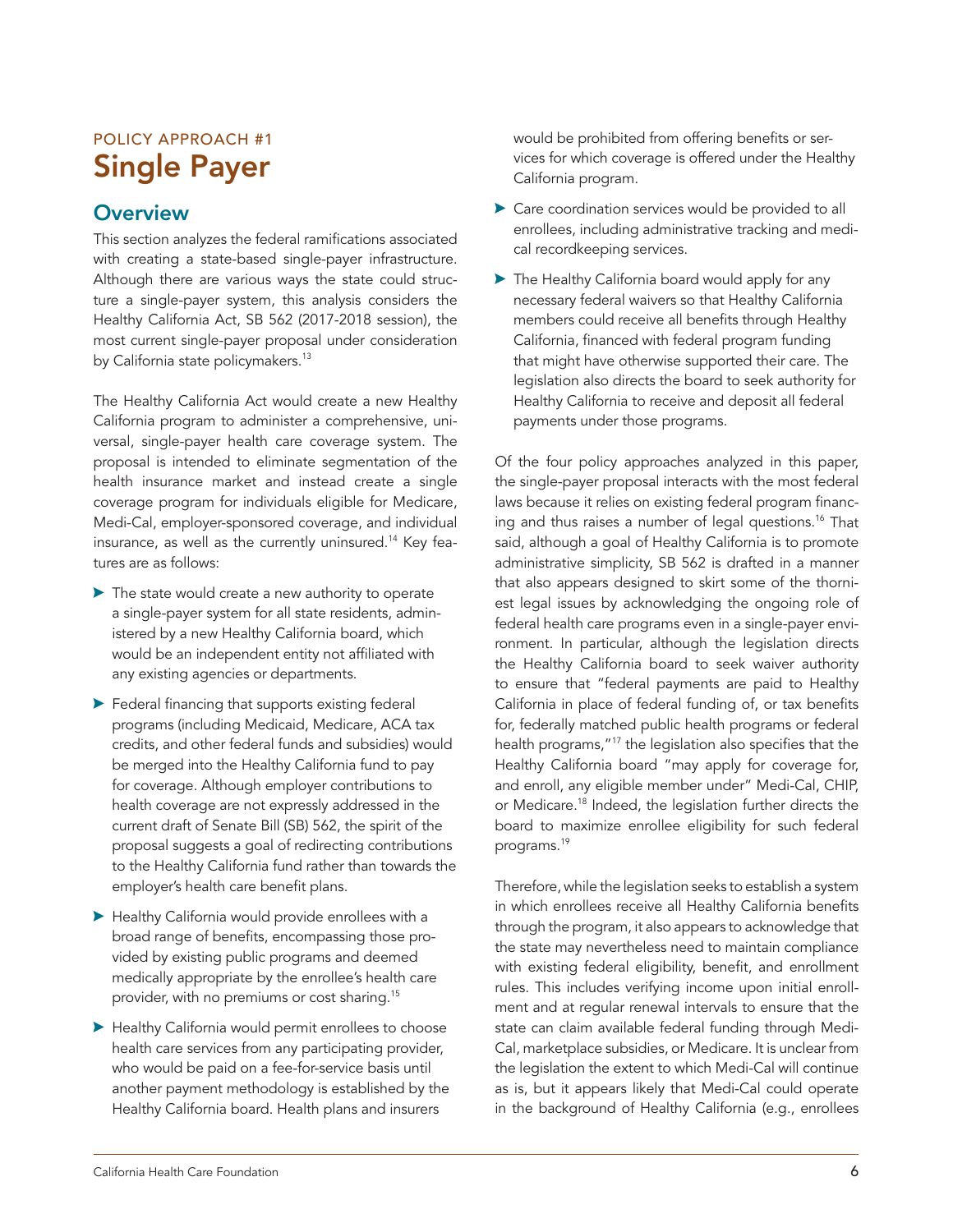<span id="page-6-0"></span>may think of themselves as enrolled in Healthy California, but, for purposes of accessing federal financing, would be enrolled in Medi-Cal). Similarly, the legislation clearly envisions repurposing marketplace tax credits to support Healthy California enrollment and also gives the Healthy California board the option of enrolling its participants who are eligible for Medicare into Medicare Parts A, B, and D (whether through fee-for-service Medicare or Medicare Advantage plans and whether administered by other entities or Healthy California itself) so that the federal government could continue to cover the cost of their care, with premiums and copays assumed by Healthy California.<sup>20</sup>

### Medicaid Issues

Recognizing the importance of Medicaid financing and the various requirements that attach to that financing, SB 562 appears to (1) direct the state to seek broad waivers to secure maximum flexibility to implement a seamless single-payer system and (2) authorize a hybrid solution that relies on continued compliance with, at a minimum, traditional Medicaid eligibility and enrollment rules so that the state could continue to access federal Medicaid matching funds. The legislative authorization for such a hybrid approach may be an acknowledgment of the need to balance the goal of simplicity with the difficulty of securing approval for, and implementing, a more radical departure from existing federal requirements. That balance necessarily involves trade-offs. This section explores how the degree of continued compliance with key federal Medicaid requirements could influence waivers that the state needs.

The biggest hurdles associated with maintaining federal Medicaid funding while implementing a single-payer system are the federal requirements that tie federally matched expenditures to the services provided to Medicaid-enrolled individuals. Eligibility would have to be identified and services tracked by enrollee so that the state can claim federal matching funds for allowable expenditures. Healthy California — acting under the authority of the Department of Health Care Services (DHCS) (if DHCS continues to exist) or as a new singlestate agency administering Medi-Cal — could essentially run these eligibility and financial tracking requirements in the background (i.e., in a manner invisible to Healthy California enrollees) to promote simplicity for the consumer and limit the waivers needed while meeting various federal requirements for federal matching funds.<sup>21</sup> To the

extent that Healthy California would either stand "in the shoes" of the DHCS (e.g., through interagency agreements) or formally function as the single state Medicaid agency as required by federal law, following all existing laws and regulations that govern the administrative functions of the Medicaid agency, minimal federal Medicaid waivers would be needed.<sup>22</sup>

Indeed, SB 562 explicitly provides that the Healthy California board may apply for coverage for, and enroll, any eligible member in Medi-Cal.<sup>23</sup> Because Healthy California would rely on pooling federal funds from Medi-Cal, marketplace subsidies, and Medicare, it would need to conduct some initial eligibility screening to assess income and other factors to determine which federal dollars could be claimed for which enrollees. Therefore, screening for Medi-Cal would be expected to be done as part of the initial enrollment process (and at regularly scheduled renewals), even if it was not transparent to applicants that Healthy California was conducting eligibility determinations related to Medi-Cal (or other federal programs).<sup>24</sup> Although the legislation is not explicit about how the program would be administered and how funding would be tracked, the most straightforward approach would be for Healthy California to track claims for Medi-Cal-enrolled individuals, even if enrollees were receiving their Medi-Cal services through a broader, state-administered, universal coverage program. The Medi-Cal tracking would not need to be transparent to enrollees, who would be treated as all other Healthy California enrollees, some of whom also would be supported by other federal program funding.<sup>25</sup>

On the other hand, to the extent that Healthy California does not wish to determine Medi-Cal eligibility and/or track expenditures on a person-by-person basis, it would need to seek a Section 1115 waiver. The discussion that follows illustrates several ways through which the state could seek to implement the program without following all federal Medicaid eligibility, enrollment, and financing rules, through waiver authority:

- $\blacktriangleright$  Eligibility and enrollment. If the state does not wish to establish eligibility upon enrollment, it could seek a waiver of certain Medicaid eligibility rules and then conduct a post-eligibility review of income and other factors to properly attribute enrollees' costs to Medi-Cal (or other federal programs).
- $\blacktriangleright$  Financing. If the state does not wish to track expenditures on a per-enrollee basis, the state would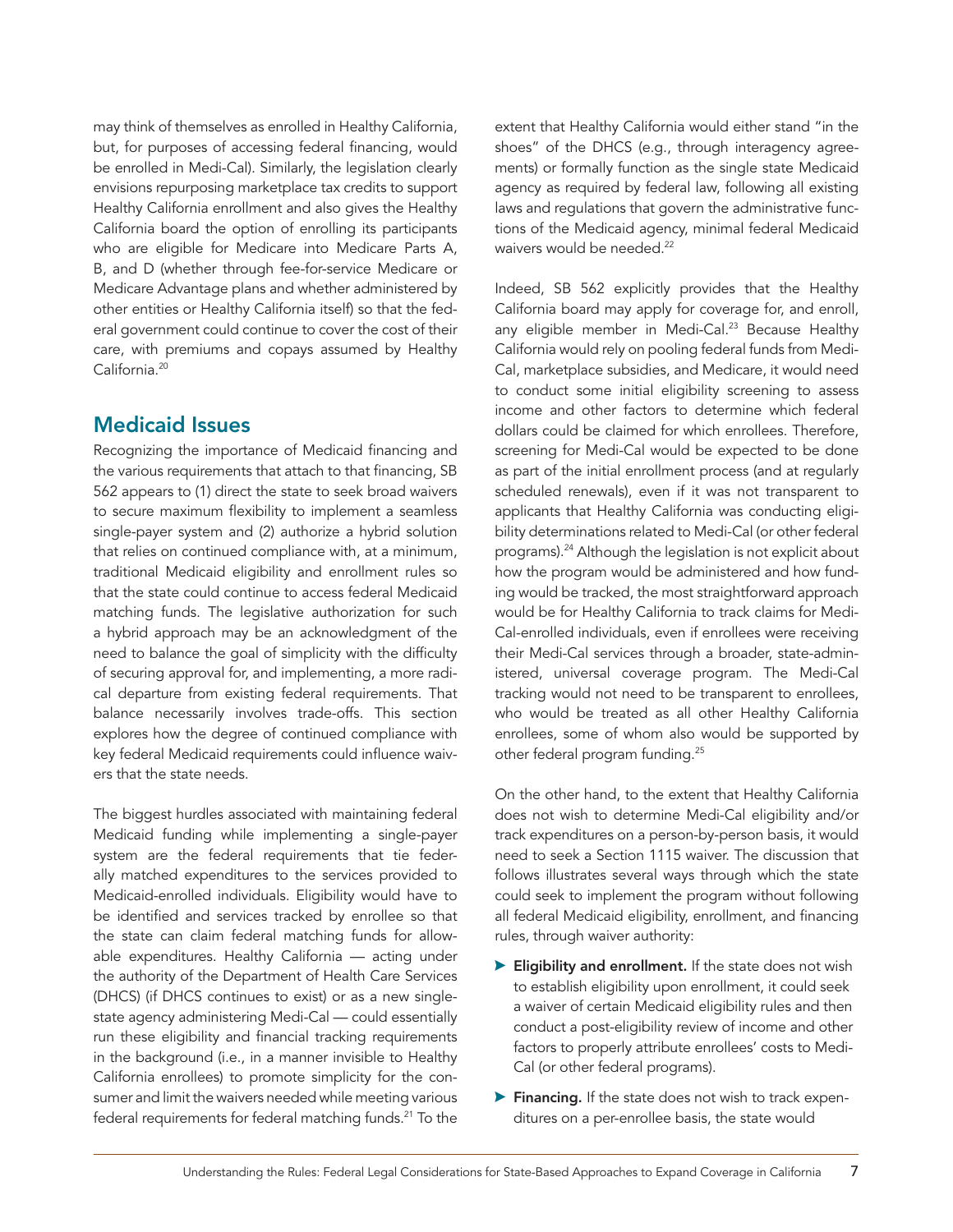<span id="page-7-0"></span>need to negotiate capped funding with CMS, perhaps based on historical spending plus a trend rate adjustment, or to design and obtain approval for a sampling methodology that would assure CMS that it was not overpaying for Medi-Cal enrollees relative to the entire Healthy California pool.<sup>26</sup> Sampling methodologies would carry some administrative burden but would avoid complicating the enrollment process. Depending on the terms that California would negotiate with the federal government, the state could be at risk for spending over any capped amount (perhaps through an approach similar to a per capita cap).

The benefit and cost-sharing structure for Healthy California appears to not require federal waiver authority. As drafted, Healthy California benefits are intended to be at least as generous as federal Medicaid mandatory benefit standards require, $27$  and Healthy California does not intend to charge cost sharing so would not be in conflict with Medicaid's limits on premiums or copayments. If cost estimates lead to refinement of the proposal in a manner that restricts benefits or adds out-of-pocket costs, additional legal considerations would come into play.28 Although the current administration's waiver policy remains somewhat untested, it is likely to entertain waivers to limit some benefits or increase cost sharing, although federal law does impose some guardrails to prevent high cost sharing. Provider rates, as envisioned, also would appear to meet Medicaid's access requirements, and thus no additional authority would be required.

It is impossible to detail all federal Medicaid requirements that might be implicated based on the design of a single-payer system, but two examples illustrate provisions that could require waivers if the state wished to deviate from federal law. Even though these waivers are significant and potentially controversial, in most cases the changes they seek are less far-reaching than the eligibility, financing, and administrative issues described above. For example, the legislation is silent about retroactive coverage (e.g., the federal requirement that Medicaid pays for any Medicaid-covered costs incurred up to three months prior to a beneficiary's application date, so long as the beneficiary would have been eligible for coverage during the three months prior to application when the bill was incurred).<sup>29</sup> There is precedent for waiving this provision, at least for some Medicaid populations; moreover, retroactive eligibility would appear to be less important over time in a system moving towards universal

coverage. To take another example, although the legislation envisions that Healthy California enrollees would have access to all providers, the legislation does not specify that — as under federal Medicaid law — Healthy California enrollees must have access to federally qualified health centers (FQHCs) and rural health clinics, which must be paid a favorable rate under Medicaid law. To the extent that the state does not intend to incorporate these Medicaid requirements into the administration of Healthy California, it would need to seek waivers of requirements regarding access to, and payment of, FQHCs. Such waivers are not common and are controversial, but they are legally allowable.

Finally, because the single-payer system depends on drawing down federal Medicaid dollars, federal financing rules governing allowable sources of the nonfederal share (including rules regarding intergovernmental transfers, certified public expenditures, and provider taxes) would continue to apply. California would need to continue to comply with these Medicaid financing requirements, which are not waivable.

### Marketplace Issues

To fund Healthy California, the legislation envisions repurposing premium tax credits, which are currently available to assist individuals with incomes up to 400% of the FPL in purchasing QHPs offered through Covered California. To do this, California would need to seek authority from the HHS and the Department of the Treasury for a 1332 waiver. A 1332 waiver would be necessary to eliminate the Covered California marketplace in favor of coverage through Healthy California and allow Healthy California to repurpose premium tax credit dollars.

A 1332 waiver also would be necessary to allow the state to circumvent several other ACA requirements. For example, the ACA creates a right of any "qualified individual" to enroll in a  $QHP;^{30}$  to the extent that Healthy California would replace Covered California and thus eliminate existing QHPs, a waiver would be needed. In addition, California would need to seek 1332 authority to waive compliance with the ACA Small Business Health Options Program (SHOP) requirements, which govern Covered California for Small Business and are designed to help small businesses provide health coverage to their employees. Covered California for Small Business would no longer be needed once Healthy California was launched.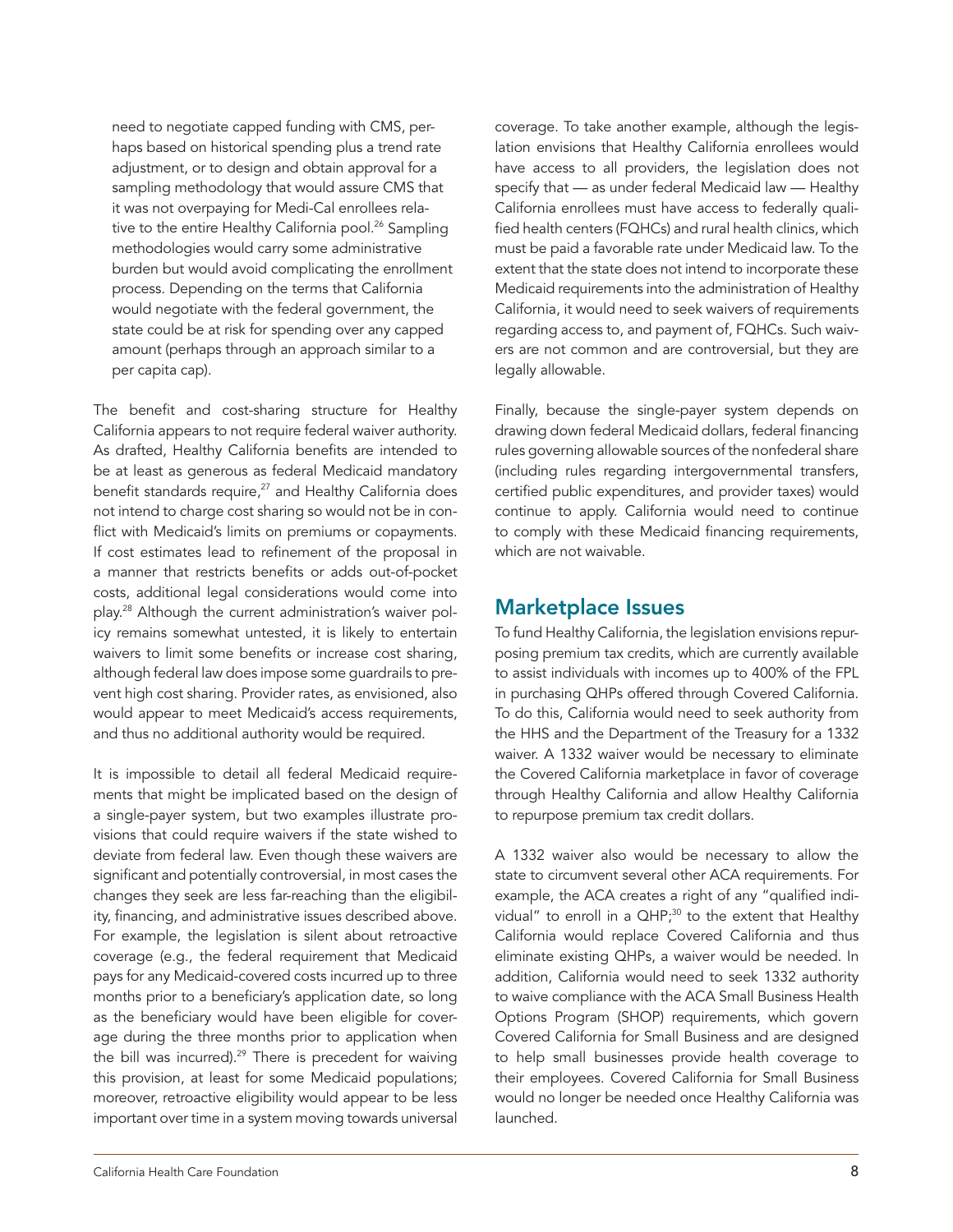<span id="page-8-0"></span>Given the comprehensiveness of benefits and cost-sharing limitations in SB 562, and the cost-control mechanisms envisioned by the legislation, the authors' assessment is that Healthy California could satisfy the four 1332 waiver guardrails described in the text box on page 5. However, as noted, waivers are discretionary, and CMS has not yet approved significant changes to premium tax credit funding for policies other than reinsurance, so securing the authority described could be difficult. Finally, since this proposal doesn't offer coverage through a private insurance plan, it would not need to meet the rating and other consumer protection requirements implemented by the  $ACA<sub>i</sub><sup>31</sup>$  since these provisions cannot be waived under a 1332 waiver, the structure of Healthy California thus avoids a potential legal issue.

### Medicare Issues

As discussed above, under SB 562, federal financing that supports existing federal programs would ideally be merged into the Healthy California program, which would create a new, centralized authority to operate a singlepayer system, administered by the state and providing a broad range of benefits (encompassing those provided by existing public programs including Medicare) with no premiums or cost sharing. However, SB 562 also takes into consideration that if Medicare payments cannot be redirected to the Healthy California fund, the Healthy California board might enroll those eligible for Medicare into Medicare Parts A, B, and D (including via Medicare Advantage plans).<sup>32</sup>

#### Financing

Redirecting Medicare trust fund dollars to the Healthy California fund might require federal legislative action as well as federal regulatory and administrative steps.<sup>33</sup>

Standard Medicare payments. The Medicare statute authorizes payments necessary to fund statutorily mandated Medicare services, $34$  which have been limited to payments made to Medicare-enrolled providers and suppliers for medically necessary covered services as well as to Medicare Advantage organizations under Part C and prescription drug plan sponsors under Part D to provide Medicare benefits. It is unlikely that any of the standard provisions of the Medicare Act would be read to permit payments to a state health fund, meaning that the waivers described below (or congressional action) would be required to achieve this goal.

402(b) waivers. The parameters of 402(b) are fairly vague and, although they could be read to permit a transfer of Medicare trust fund payments to a state trust fund that serves Medicare enrollees,<sup>35</sup> Section 402 as a whole largely considers demonstrations relating to provider payments and managed care payments;<sup>36</sup> no past 402(b) demonstrations have involved the routing of Medicare payments to a state-based health care program.

1115A waivers. CMMI waivers under Section 1115A of the Social Security Act might be another way to redirect Medicare trust fund payments to Healthy California. CMMI's broad authority appears to allow CMS to authorize a demonstration in which Medicare funds are directed to the state and paid to providers via the state's own payment system. Some precedent exists for this type of Section 1115A demonstration: The Maryland All-Payer Model<sup>37</sup> permits the Maryland Health Services Cost Review Commission (HSCRC) to set the rates for Medicare payments to hospitals in a way that does not reduce quality and decreases spending by an agreed upon amount,<sup>38</sup> regardless of numerous statutory Medicare payment rules $39$  — which are waived under the demonstration. Although Medicare funds are not redirected to HSCRC and are instead paid by Medicare Administrative Contractors according to HSCRC-determined rates, CMMI could presumably redirect Medicare funding to the state in future demonstrations.<sup>40</sup> Additionally, the ability to set the rates at which Medicare payments are made to providers could itself permit Healthy California to achieve many of its goals (e.g., ensuring that certain benefits are covered, eliminating cost sharing by establishing provider rates as payments in full), even without redirecting Medicare payments into the Healthy California fund.

#### Eligibility and Enrollment

To the extent that the Healthy California board would choose to require those eligible for Medicare to enroll in Medicare as a condition of Healthy California coverage, Healthy California seeks to require mandatory enrollment in Medicare Parts A, B, and D,<sup>41</sup> administered either as it is now by Medicare Administrative Contractors, Medicare Advantage Organizations, and Part D prescription drug plan sponsors, or by Healthy California itself.<sup>42</sup> No Medicare law expressly prohibits states from requiring Medicare enrollment.<sup>43</sup> However, because Medicare is voluntary and because enrollees must pay premiums<sup>44</sup> for Medicare Parts B and D and Medicare Advantage plans (and Medicare Part A for certain individuals), the de facto requirement of SB 562 that Californians eligible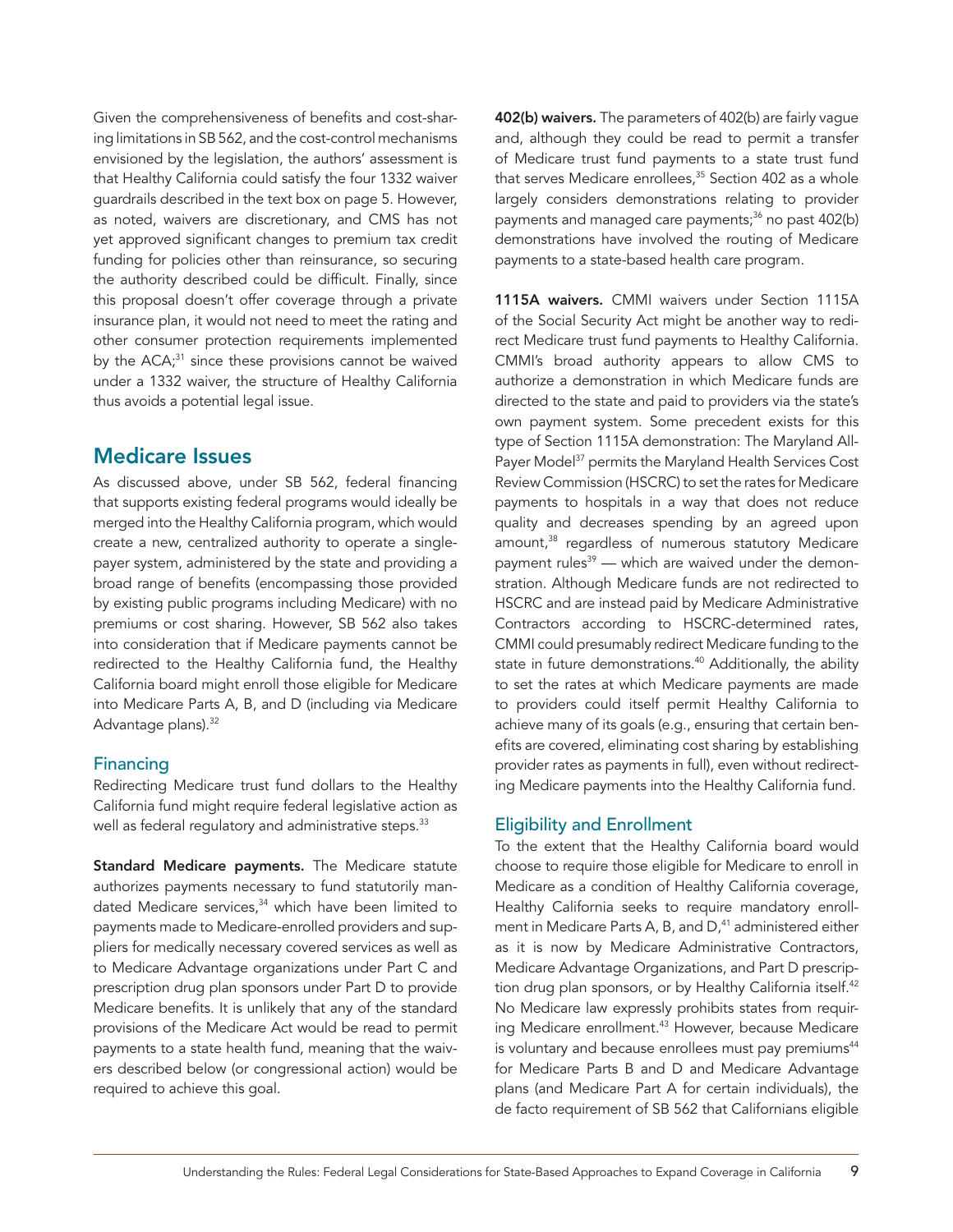<span id="page-9-0"></span>for Medicare pay Medicare premiums may be subject to legal challenge by individuals not wishing to enroll in Medicare and pay such premiums.<sup>45</sup>

#### Benefits and Coverage

As drafted, SB 562 appears to assume that all Healthy California beneficiaries would receive a robust package of benefits that includes all Medicare-covered services as well as services not covered by Medicare, without any premiums or cost sharing. Non-Medicare benefits like those proposed to be covered under SB 562 may be covered without legislative action, but they would require waivers where original Medicare coverage is involved and would have to meet supplemental benefits requirements where Medicare Advantage plans are involved.

- $\blacktriangleright$  Under original Medicare, non-Medicare benefits may be covered as part of a Medicare demonstration project under a Medicare 402(b) waiver. Specifically, Section 402 waiver authority permits Medicare demonstration projects involving grants to public agencies (i.e., Healthy California) to pay for non-Medicare services that would result in more economical provision and more effective use of Medicare services.<sup>46</sup> The broad language of Section 1115A, which permits CMMI to test "innovative payment and service delivery models" that either reduce costs or improve quality of care $47$  could also be read to permit CMMI demonstration projects in which non-Medicare benefits are offered. The Next Generation accountable care organization (ACO) demonstration and its Telehealth Expansion Waiver, Post-Discharge Home Visit Waiver, and Three-Day Skilled Nursing Facility Waiver<sup>48</sup> exemplify a CMMI demonstration that permits the offer of services not traditionally covered by Medicare.
- $\blacktriangleright$  Under Medicare Advantage, non-Medicare benefits may be covered as supplemental benefits. The additional non-Medicare benefits proposed under SB 562 might be covered as mandatory supplemental benefits given the intent of the bill to provide an identical package of benefits to all enrollees.49 However, not all non-Medicare benefits are eligible to be covered as supplemental benefits,<sup>50</sup> so Healthy California would have to structure its benefits package to ensure that ineligible benefits are not offered,<sup>51</sup> or it would have to offer the additional benefits outside of Medicare Advantage.

### ERISA Issues

To fully integrate individuals currently covered under group health plans regulated by ERISA into Healthy California, including channeling the employer financing of those plans into Healthy California, would likely require federal statutory changes.<sup>52</sup>

SB 562 defers specifics on financing to future development of a revenue plan, but the spirit of the proposal suggests that its likely goal is to require employer contributions to be directed to the Healthy California fund rather than towards the employer's health care benefit plans. ERISA generally preempts state laws that "relate to" employee benefit plans<sup>53</sup> offered by employers.<sup>54</sup> A pure single-payer system, which would involve terminating all existing ERISA plans and requiring employers to contribute to a state-administered health program fund, would likely be found to constitute the impermissible and preemptable regulation of an employer health benefit plan absent the grant of a federal legislative exemption from ERISA. Although not contemplated in the bill, an alternative pay-or-play approach that would not require termination of ERISA plans but would require employers to pay to finance health care provided through Healthy California or in coordination with Healthy California may not be preempted if structured appropriately, but it would likely be tested in the courts. (For more on the pay-or-play approach, see Appendix A).

#### ERISA Exemptions

If it seeks to termination ERISA plans, Healthy California would likely need federal legislation to receive an exemption from ERISA preemption. Congress has only exempted one state health program from ERISA preemption by statute and has expressed an unwillingness to do so again: Hawaii enacted its Prepaid Health Care Act in 1974, the same year that ERISA was enacted.<sup>55</sup> The Hawaii law requires most employers to provide health coverage to most employees. It regulates employee benefit programs in contradiction of ERISA and is preempted.<sup>56</sup> However, in 1983, Congress amended ERISA to create a limited exception for Hawaii, allowing it to continue to enforce its law as it existed in 1974. Hawaii still is not permitted to amend the law except to further the "effective administration" of the law as it existed in 1974.<sup>57</sup> Furthermore, in creating this exception Congress said it "should not be considered a precedent" for exempting any other state law from ERISA preemption.<sup>58</sup> No other state's employee benefit laws have been exempted from ERISA.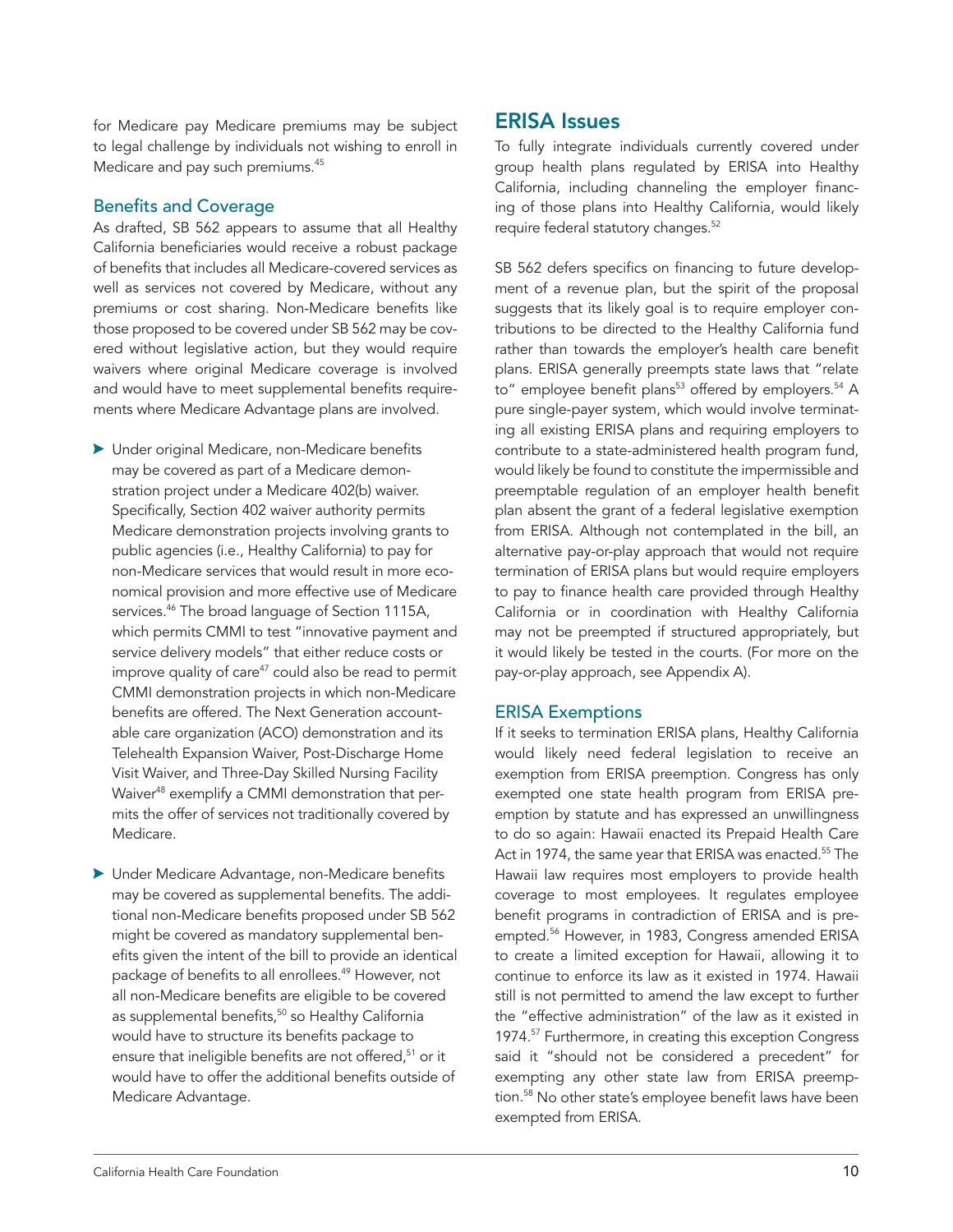#### <span id="page-10-0"></span>Note on the Pay-or-Play Option

California could potentially adopt a pay-or-play system in which the state requires employers that do not contribute a minimum amount to their health care benefit plans to contribute to the Healthy California program. Strictly speaking, a pay-or-play system is not compatible with a single-payer system because employers could choose to "play" by offering their own coverage rather than "paying" into the single-payer fund. Aside from falling short of the single-payer goal by permitting the existence of multiple payers, another issue raised by the pay-or-play approach is that the benefits and cost sharing associated with plans offered by these multiple payers would not be uniform. For these reasons, the pay-or-play option is not analyzed at length here. A discussion of the pay-or-play option is included in Appendix A.

## POLICY APPROACH #2 Improved Marketplace **Affordability**

## **Overview**

To make individual market coverage more affordable, the state could create a new affordability program for coverage purchased through Covered California. Currently, premium tax credits are available for eligible enrollees with incomes up to 400% of the FPL. California consumers with incomes between 138% of FPL up to 250% of the FPL can enroll in enhanced cost-sharing reduction (CSR) plans that reduce out-of-pocket costs.<sup>59</sup> There are various ways to structure such a proposal, depending on the desired target population, including the following:

- **Increasing premium subsidies for Covered California** consumers with incomes below 400% of the FPL
- $\blacktriangleright$  Extending premium tax credits to consumers with incomes above 400% of the FPL
- $\blacktriangleright$  Lowering cost sharing for those enrolled in Covered California with premium tax credits by increasing the value of CSRs for individuals and families with incomes under 250 percent of the FPL and/or offering lower cost sharing to those earning above 250 percent of the FPL

The state could also create a reinsurance program designed to reduce premiums for individual market coverage. This would improve affordability for enrollees not receiving premium tax credits.

As described below, federal requirements are triggered primarily if California seeks federal funding for these proposals.

### Medicaid Issues

Using state-funded dollars to increase subsidies to improve the affordability of Covered California coverage does not invoke Medicaid in any way. However, to the extent that the state wishes to use Medicaid dollars to provide a premium or cost-sharing wrap for lower income individuals enrolled through Covered California, the state could pursue a 1115 waiver to do so. Massachusetts and Vermont have such authority through Section 1115 waivers, but those were granted by the prior administration. In light of the Trump administration's positions regarding various Medicaid and marketplace policies, it is unlikely that it would grant a waiver for this purpose.

Any such proposal would have to be budget neutral to the federal government, meaning that the state would likely need to find efficiencies elsewhere in the Medi-Cal program to offset the cost of the affordability wrap.

### Marketplace Issues

Nothing in these proposals requires waiving federal law or federal approval *if* the state, rather than the federal government, is providing the additional funding for these purposes. Using state funding, California can increase premium subsidies and make affordability support available to additional populations, subsidize cost sharing, and create reinsurance programs, provided the state does not rely on the IRS structure to do so.

If California were instead to seek federal funding to support these initiatives, the state would need to apply for a 1332 waiver to access federal funding. California would need to propose a provision or provisions of the federal law that the state wants to waive in order to either repurpose federal funding or demonstrate savings under a 1332, as well as meet the four guardrails described in the text box on page 5. For the affordability initiatives other than reinsurance, California would need to demonstrate a policy that would reduce federal premium tax credits to receive funding under a waiver.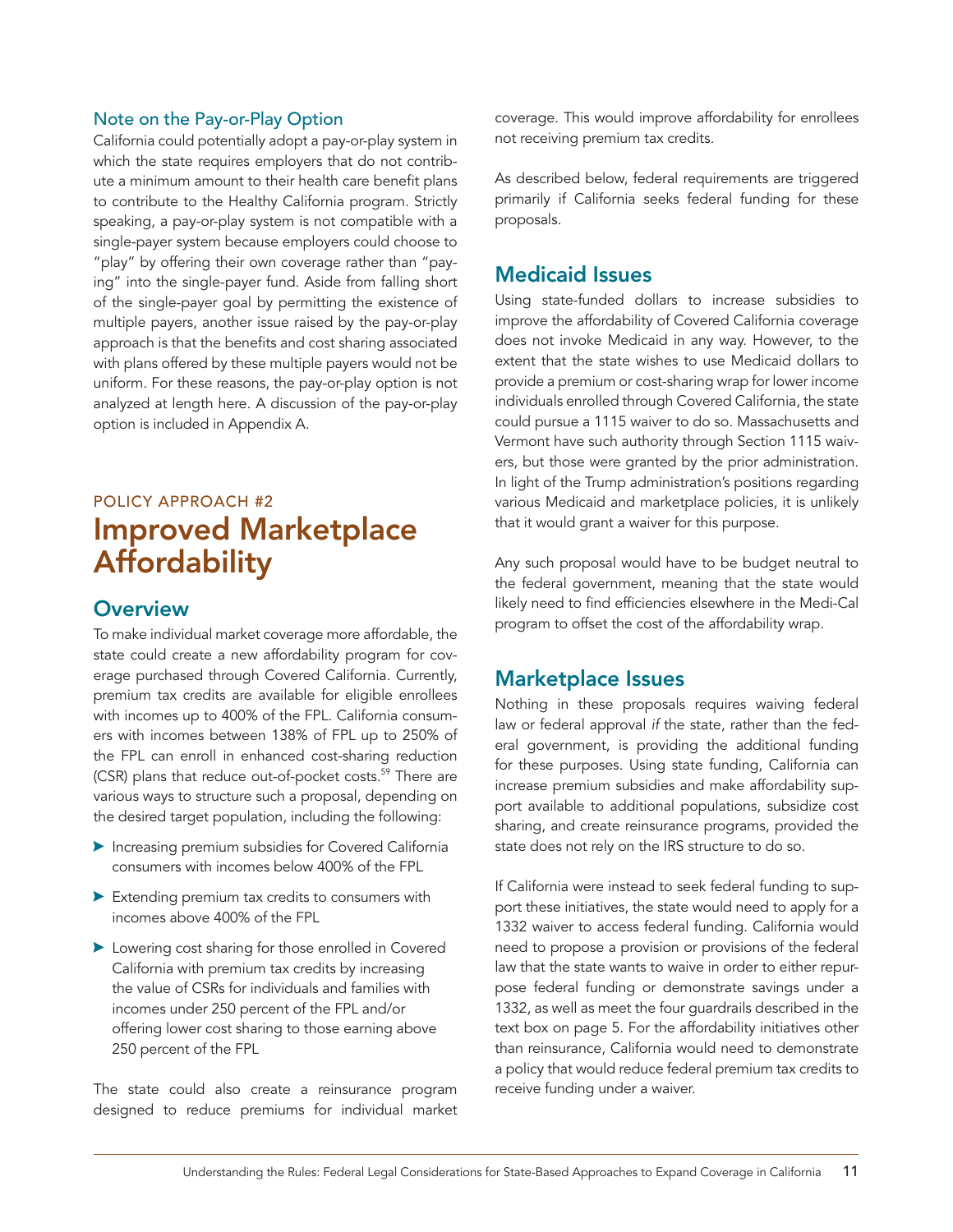<span id="page-11-0"></span>Reinsurance. Reinsurance lowers premiums in the individual market by paying a portion of high-cost claims so insurers do not have to bear the risk of those claims or price products to assume higher cost claims. Three states have received 1332 reinsurance waivers (waiving the single risk pool provision<sup>60</sup>) to receive federal funding. These waivers require the state to generate funds (outside of only taxing marketplace plans<sup>61</sup>) for the federal government to provide pass-through funding. Because state-financed reinsurance programs lower premiums, the federal costs of the premium tax credits also go down, and the federal government passes those savings on to the state. To date, states with reinsurance waivers have planned to use pass-through funding from those waivers to partially offset the state cost of the reinsurance program; however, a state contribution remains necessary to access the federal funds.<sup>62</sup>

Increasing premium or cost-sharing subsidies. If California sought federal financing for increasing premium tax credits or CSRs, it would need to demonstrate how the state's proposal would save federal funds. The administration would review the proposal looking for policies that either (1) lower federal costs in some way or (2) repurpose the federal funding in a way that also met the four guardrails already described — including coverage requirements and deficit neutrality. As of this writing, CSRs are not appropriated, so the administration would permit California to use only federal tax credit funding, and not CSRs, in its calculations. Unless an additional proposal were included, it is difficult to determine a way that the state could demonstrate savings simply by providing affordability support as envisioned in this proposal. No state has been able to do this to date. Iowa proposed changes to the tax credit structure to increase tax credits for higher income individuals by reducing tax credits for lower income individuals, but ultimately withdrew its waiver request before CMS formally ruled on whether the waiver would meet 1332 standards. In fact, since the affordability changes would likely increase enrollment in Covered California and tax credits compared with the status quo,<sup>63</sup> attempting to address affordability through a 1332 waiver, in conjunction with a reinsurance proposal, could encounter challenges from a federal deficit neutrality perspective.

## POLICY APPROACH #3 Medi-Cal Expansion to Undocumented Adults

## **Overview**

To expand access to coverage for Californians not eligible for Medi-Cal because of their immigration status, California could create a state-only funded eligibility expansion for people who otherwise meet Medi-Cal eligibility criteria. This approach builds on California's recent expansion of Medi-Cal to all low-income children regardless of immigration status.<sup>64</sup> This approach could include the following key features:

- $\blacktriangleright$  The coverage expansion would leverage the Medi-Cal infrastructure, including the state's existing eligibility and enrollment process; benefit structure; claims payment systems; and administrative, oversight, and management capabilities.
- $\triangleright$  The state would contract with existing Medi-Cal managed care organizations (MCOs) to deliver care for this population and would negotiate rates with plans.
- $\blacktriangleright$  The plans would leverage the Medi-Cal provider network; Medi-Cal rates would apply and, indeed, providers would be unlikely to know the immigration status of their patients.

## Medicaid Issues

Federal Medicaid dollars cannot be used to pay for services for undocumented immigrants, with the exception of emergency Medi-Cal services and labor and delivery. This is not a waivable prohibition. Since federal approval is not possible, the inability to access Medicaid funding for this proposal simplifies this analysis. Because federal Medicaid laws are not applicable, California could set benefit and eligibility criteria that are different from those of its current Medi-Cal program.

Financing and administration. The structure of the state's program would determine whether it impacts the state's — or individual hospitals'— access to federal funds that are tied to the uninsured (e.g., Medicaid disproportionate share hospital [DSH] funding). If services were to be delivered through Medi-Cal MCOs that are paid a capitated rate for individuals made eligible through the expansion, there could be an interaction with DSH payments to hospitals.<sup>65</sup>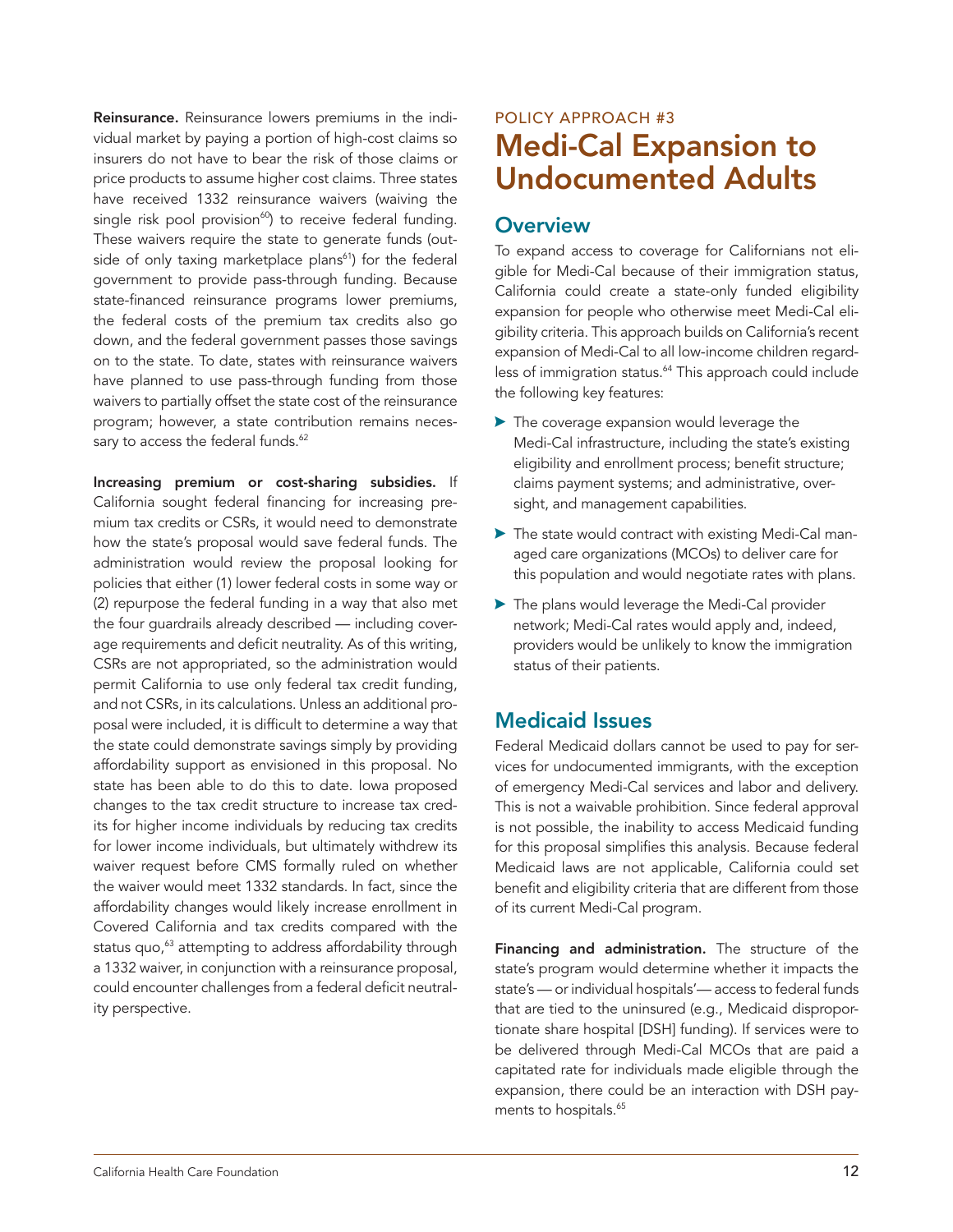<span id="page-12-0"></span>The availability of state-funded services for these populations would not impact the state's continued ability to claim federal Medicaid funding for restricted scope Medi-Cal services that are currently paid by Medicaid, so long as the state complies with applicable federal laws on claiming those services. The state would do this by separately tracking spending for immigrants.

Provider network and contracting. This approach to expand coverage for undocumented immigrants would leverage existing Medi-Cal plans to deliver services to the expansion population. Again, because federal Medicaid dollars are not supporting the services, no additional federal approval would be required.

## Marketplace Issues

The current proposal does not envision leveraging the Covered California infrastructure, unlike California's submitted (and later withdrawn) 1332 waiver proposal to enable undocumented immigrants to purchase coverage through Covered California.<sup>66</sup> There are no marketplacerelated federal legal barriers to implementing a Medi-Cal coverage expansion.

## POLICY APPROACH #4 Public Option

### **Overview**

A public option could be designed in various ways, depending on the state's goal. Although many details of a California public option approach remain unclear, the authors of this report assume that California's primary goal is to ensure that robust coverage options are available in all counties and expand competition within Covered California in areas where issuer participation is thin.<sup>67</sup> To advance those goals, California could contract with local Medi-Cal managed care plans to create a statesponsored product that it could offer as a QHP available for purchase through Covered California. Some health plans doing business with Medi-Cal are already participating in Covered California, but participation is neither statewide nor assured.

One aim of this approach would be to promote continued marketplace stability because the state would ensure that a state-sponsored product was available across the

state and over the long term under Covered California. The public option might additionally enhance the ability of Covered California enrollees to maintain coverage when they move within California and might increase provider continuity for Californians whose eligibility shifts between Medi-Cal and Covered California. These benefits would depend on how the program was designed and implemented, however.

The public option could include the following key features:

- $\blacktriangleright$  The state would offer a new public coverage alternative in the marketplace that would be available statewide through contracts with MCOs that participate in Medi-Cal. This could necessitate the state contracting with multiple carriers given regional variation in participation of Medi-Cal MCOs.
- $\triangleright$  Qualified enrollees would receive the premium tax credit subsidy.
- $\blacktriangleright$  The state would use the Medi-Cal infrastructure to conduct other administrative, oversight, and management functions for the new product.<sup>68</sup>
- $\blacktriangleright$  The state product would be required to meet Covered California standards (i.e., benefits, network adequacy, quality, and other QHP requirements as certified by Covered California). The product would also be required to meet state insurance requirements as certified by the Department of Managed Health Care or Department of Insurance.
- $\blacktriangleright$  The state would contract with Medi-Cal MCOs to deliver care. To distinguish this offering from the status quo, where some Medi-Cal MCOs already participate in Covered California, the state could consider providing additional encouragement or compulsion to induce plan participation in the public option.<sup>69</sup> One option would be to tie the Medicaid and marketplace contracts together in a way that would require plans to participate in both programs or provide preferential treatment in the procurement process (e.g., additional bonuses on a request for proposal for plans that participate in Medi-Cal and the marketplace public option). Alternatively, California could create a contracting requirement to spur participation (e.g., Medi-Cal MCOs would have to bid for the public option). There could be other incentives, such as California sharing the risk on behalf of the public option or providing reserves.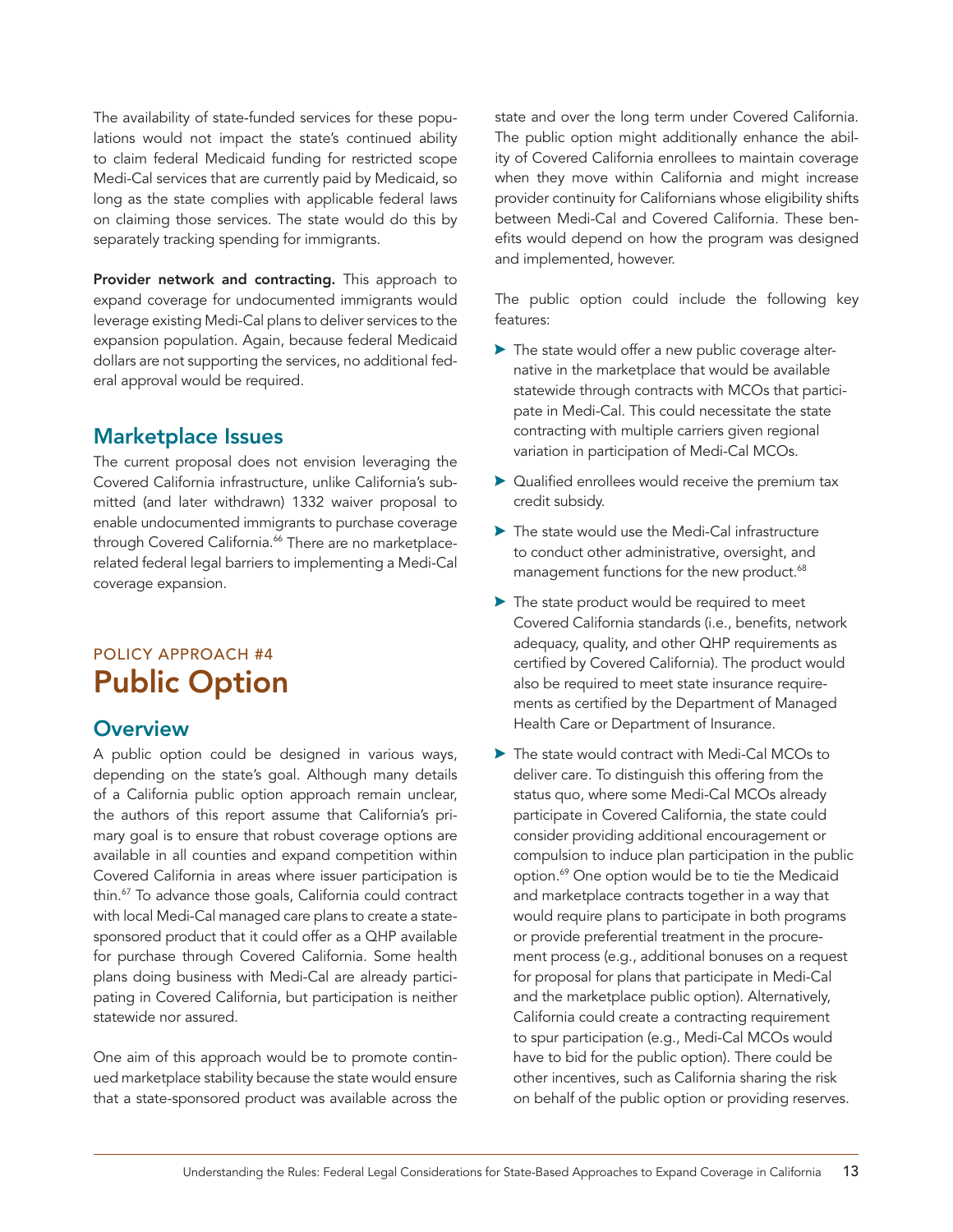<span id="page-13-0"></span>These types of initiatives would not require federal approval.

## Medicaid Issues

Although the public option approach anticipates relying on Medi-Cal managed care plans and the Medi-Cal infrastructure for paying claims, oversight, and so on, it would not rely on federal Medicaid dollars to finance the coverage or operate the program. The subsidy would be through the marketplace premium tax credits. As such, there are no federal Medicaid issues to address or federal approvals to secure.

## Marketplace Issues

As the state develops its public option proposal, different structural decisions will influence whether the state would need to seek 1332 waiver authority to implement the proposal.

Payment of premium tax credits. The most straightforward approach would be for premium tax credits to be paid to the public option plan (rather than to the state), which would not require any additional authority if the plan meets California standards for ACA marketplace participation.

State-licensed entity. Federal law requires that tax credits can be paid only to QHPs and that only state-licensed issuers can be  $QHPs.<sup>70</sup>$  As long as the public option is a state-licensed issuer, no additional federal authority would be needed. If California designed a public option that did not meet existing state licensing requirements — an approach whose implications for consumer protections, market stability, and competition would have to be carefully weighed — a 1332 waiver of the requirement that tax credits are paid only to QHPs would be necessary to establish a public option.<sup>71</sup>

Plan certification. To use premium tax credits, the state would either have to seek federal authority to waive the requirement that the public option must qualify as a QHP to be offered through Covered California, or the statesponsored public option must be certified as a QHP, which entails meeting certain requirements described below (e.g., guaranteed availability). If the public option plan cannot meet these requirements, then a 1332 waiver would be required to secure authority for the premium tax credits to be paid to the public plan.

To the extent that California holds the public option to the same standards that other Covered California plans are held to — which is a reasonable assumption given well-established state policy — it is likely that little federal authority would be needed to implement the public option described here.

*If* California decided to design the public option in a way that did not meet Covered California requirements, some policy approaches could require federal approval, others might be able to be resolved within the state, and some are not waivable. These parameters are described below. The authors again note that the current administration has not approved 1332 waivers for these provisions.

- $\blacktriangleright$  Meeting network adequacy standards. Since the federal government has deferred network adequacy requirements to the states in its regulations, a deviation in network adequacy would be a state legal and regulatory issue, not a federal one.
- $\blacktriangleright$  Meeting federal health insurance requirements. Certain basic federal health insurance requirements are not waivable under 1332 waiver authority. As long as the public option is a QHP, it could not deviate from the federal requirements (e.g., guaranteed issue, modified community rating with no discrimination for health status, and no annual and lifetime limits).
- **>** Prohibition on mandatory or restricted enrollment. Under the ACA, California could not require some individuals to choose the public option, $72$  although this provision is waivable under 1332. The public option also could not generally be available only to select individuals, but there are limited exceptions to this requirement. For example, a plan can have its enrollment restricted if it has limited network or financial capacity; CMS has in the past relied on this "network capacity" exception to permit states to design plans with limited enrollment.<sup>73</sup>
- $\blacktriangleright$  Complying with essential health benefit standards, coverage, and meeting actuarial value coverage. As long as the public plan offered at least the essential health benefits, no waiver of federal law would be required.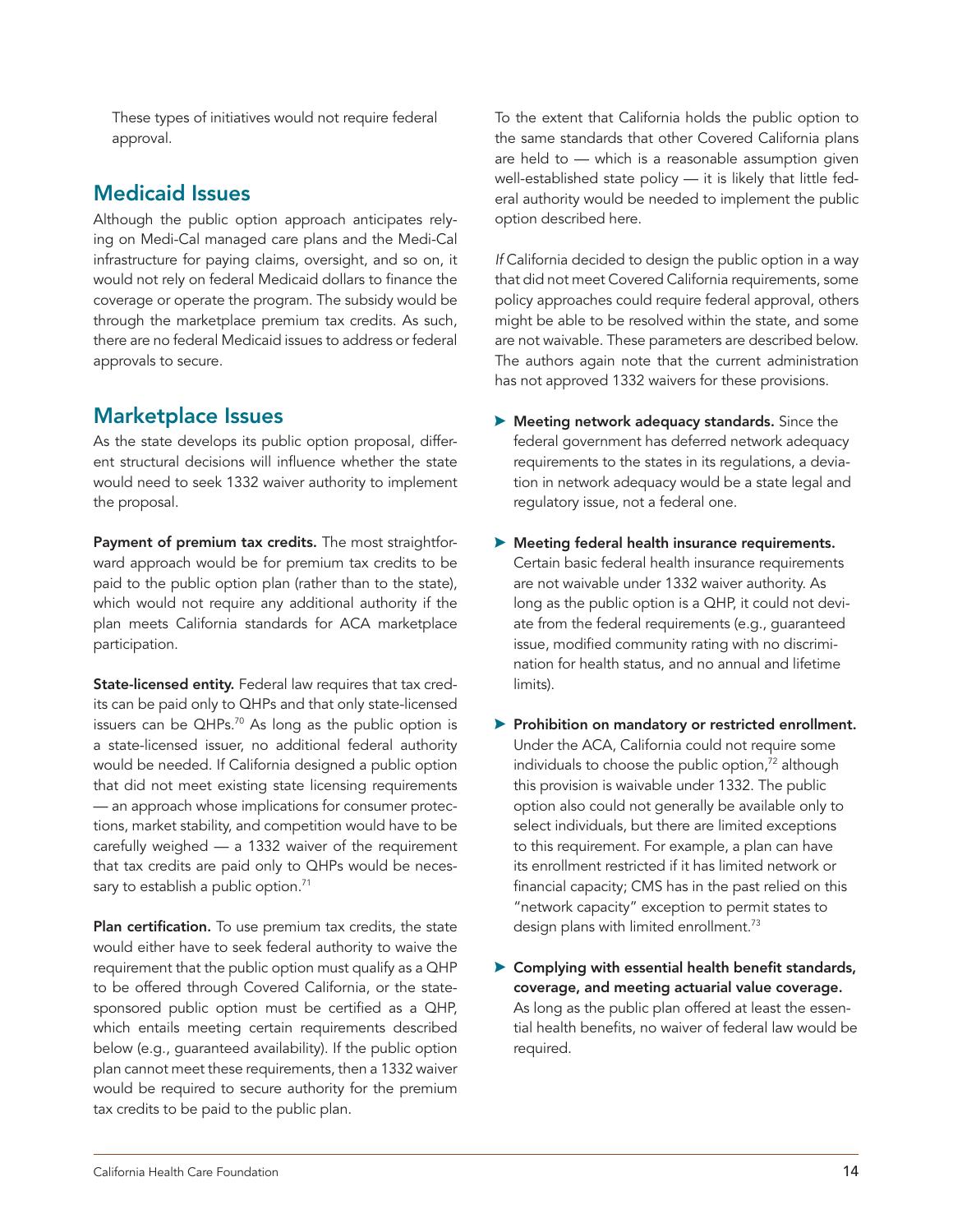- <span id="page-14-0"></span> $\blacktriangleright$  Meeting actuarial requirements, including offering both metal tiers (silver and gold). Federal law permits QHPs to offer coverage based on only five tiers (bronze, silver, gold, platinum, and catastrophic) and also requires plans to offer, at a minimum, both silver and gold options. The metal-level tiers are distinguished by actuarial value, and limiting the number of options promotes consumers' ability to compare plans. The public plan option is not expected to deviate from these requirements, but a 1332 waiver would be necessary if it did.
- $\blacktriangleright$  Quality and other marketplace reporting. Most of these requirements are established at the state level and are subject to state discretion, beyond the eligibility reporting requirements for those who receive tax credits.

## **Conclusion**

California has a variety of paths available by which it could expand coverage or bolster consumer plan choice across the state. As summarized in Table 1, the four approaches — a single-payer system, improved marketplace affordability, Medi-Cal expansion to undocumented adults, and a public option — vary in terms of their dependence on federal action. Not surprisingly, the proposal for a singlepayer system, which has sweeping ambitions in terms of altering the current financing and coverage arrangements, would need to navigate numerous federal legal constraints. Regardless of the path California chooses, a clear understanding of the role of federal laws and regulations, the constraints federal requirements impose on state-based solutions, and the routes for federal approval are important to understand as California considers its options.

#### Table 1. Comparison and Summary of Policy Approaches

|                                                                                                                                                                                                                                                                                                                                                                                                       | <b>POLICY GOALS</b>                                                                                                                                       | <b>KEY FEDERAL</b><br><b>AUTHORITIES</b><br><b>INVOKED</b>                                                                                                                                                                       | POTENTIAL PATHWAYS TO FEDERAL APPROVAL<br>Granting waiver approval is at the discretion of an administration.                                                                                                                                                                                                                                                                                                                                                                                                                                                                                                                                                                                                                                                                                                                                                                                                                                                                                                                                                                                                                                                                                                                                                                                                                                                                                                                                                                                                                                                                                                                   |
|-------------------------------------------------------------------------------------------------------------------------------------------------------------------------------------------------------------------------------------------------------------------------------------------------------------------------------------------------------------------------------------------------------|-----------------------------------------------------------------------------------------------------------------------------------------------------------|----------------------------------------------------------------------------------------------------------------------------------------------------------------------------------------------------------------------------------|---------------------------------------------------------------------------------------------------------------------------------------------------------------------------------------------------------------------------------------------------------------------------------------------------------------------------------------------------------------------------------------------------------------------------------------------------------------------------------------------------------------------------------------------------------------------------------------------------------------------------------------------------------------------------------------------------------------------------------------------------------------------------------------------------------------------------------------------------------------------------------------------------------------------------------------------------------------------------------------------------------------------------------------------------------------------------------------------------------------------------------------------------------------------------------------------------------------------------------------------------------------------------------------------------------------------------------------------------------------------------------------------------------------------------------------------------------------------------------------------------------------------------------------------------------------------------------------------------------------------------------|
| 1. Single-payer system.<br>Create a state-run<br>single-payer health care<br>coverage and health<br>care cost-control system<br>that would provide<br>comprehensive cover-<br>age to those who are<br>currently insured, as<br>well as those who are<br>uninsured, by merging<br>Medicare, Medi-Cal,<br>and marketplace<br>funding, and potentially<br>employer health care<br>contributions as well. | Expand cover-<br>age to all state<br>residents.<br>$\blacktriangleright$ Maximize state<br>purchasing power.<br>Reduce system<br>administrative<br>costs. | Title XVIII<br>(Medicare)<br>and Title XIX<br>(Medicaid) of the<br>Social Security Act<br>$\blacktriangleright$ Title I of the<br>Affordable<br>Care Act<br>The Employee<br>Retirement Income<br>Security Act of<br>1974 (ERISA) | California could operate Medicaid in the<br>background of Healthy California to avoid seeking<br>any Medicaid waivers, provided California follows<br>all federal Medicaid requirements. A Medicaid<br>Section 1115 waiver would be necessary if<br>California did not wish to determine eligibility and/<br>or track expenditures on a person-by-person basis.<br>Additional waivers could be required if budget-<br>ary pressures lead to a reduction in benefits or an<br>increase in cost sharing for beneficiaries.<br>Center for Medicare & Medicaid Innovation (CMMI)<br>and/or Medicare 402(b) waivers would be neces-<br>sary to transfer Medicare trust fund dollars to the<br>state or to mandate and administer enrollment into<br>Medicare.<br>An Affordable Care Act Title I 1332 waiver would<br>be necessary for repurposing tax credit funding to<br>pay for coverage that would meet existing market-<br>place benefit requirements.<br>Since the Employee Retirement Income Security<br>Act of 1974 (ERISA) preempts certain state laws for<br>employee benefit plans, California would encounter<br>barriers to any requirement that employers contrib-<br>ute to Healthy California rather than to current<br>plans. Because ERISA is not waivable, federal legis-<br>lation would be required to address this challenge.<br>As an alternative to a pure single-payer system, a<br>pay-or-play option might be possible if California<br>follows the guidelines in Golden Gate Restaurant<br>Ass'n v. City & County of San Francisco, 546 F. 3d<br>639 (9th Cir. 2008), but it is likely to be challenged. |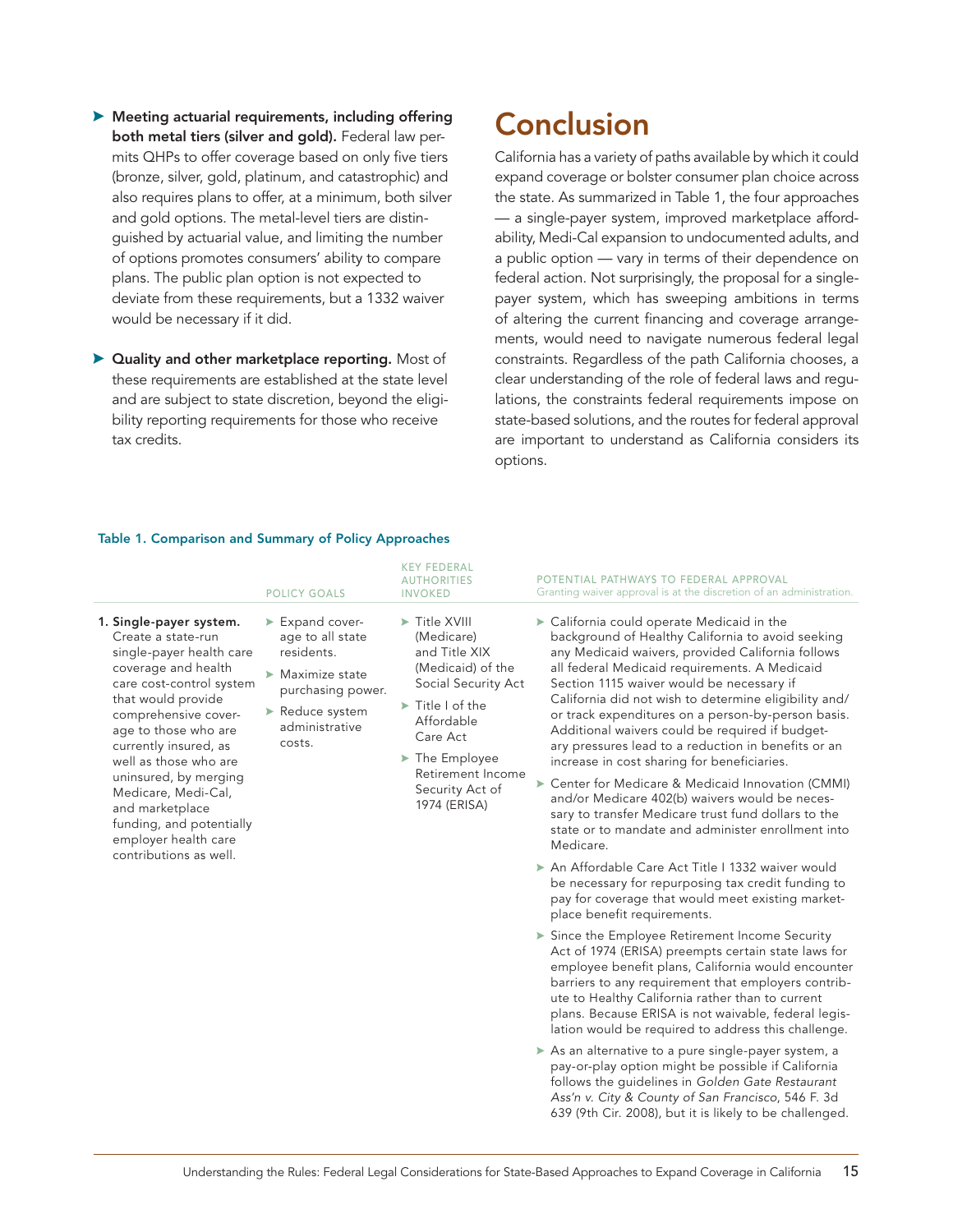### Table 1. Comparison and Summary of Policy Approaches, *continued*

|                                                                                                                                                                                                                                                                                                             | <b>POLICY GOALS</b>                                                                                                                                                                                                                                              | <b>KEY FEDERAL</b><br><b>AUTHORITIES</b><br><b>INVOKED</b>                                        | POTENTIAL PATHWAYS TO FEDERAL APPROVAL<br>Granting waiver approval is at the discretion of an administration.                                                                                                                                                                                                                                                                                                                               |
|-------------------------------------------------------------------------------------------------------------------------------------------------------------------------------------------------------------------------------------------------------------------------------------------------------------|------------------------------------------------------------------------------------------------------------------------------------------------------------------------------------------------------------------------------------------------------------------|---------------------------------------------------------------------------------------------------|---------------------------------------------------------------------------------------------------------------------------------------------------------------------------------------------------------------------------------------------------------------------------------------------------------------------------------------------------------------------------------------------------------------------------------------------|
| 2. Improved marketplace<br>affordability. Create a<br>new program to subsi-<br>dize premiums and/or<br>cost sharing for cover-<br>age purchased through<br>Covered California. The<br>state could also create<br>a reinsurance program<br>designed to reduce<br>premiums for individual<br>market coverage. | $\triangleright$ Make individual<br>market coverage<br>more affordable.                                                                                                                                                                                          | $\triangleright$ No federal<br>authority invoked<br>unless federal<br>funding sought.             | A Medicaid Section 1115 waiver would be needed<br>if California seeks Medicaid funding to support<br>marketplace affordability improvements.<br>An Affordable Care Act Title   Section 1332 waiver<br>would be needed if California were to seek federal<br>tax credit funding.<br>An Affordable Care Act Title   Section 1332 waiver<br>would be needed if California were to seek federal<br>funding for a state-run reinsurance program. |
| 3. Medi-Cal expansion to<br>undocumented adults.<br>Allow Californian<br>adults not eligible for<br>Medi-Cal because of<br>their immigration status<br>to enroll in state-only<br>funded Medi-Cal.                                                                                                          | Expand access<br>▶<br>to coverage for<br>adults ineligible<br>for Medi-Cal<br>because of their<br>immigration status.                                                                                                                                            | $\triangleright$ No federal<br>authority invoked;<br>no federal<br>Medicaid funding<br>permitted. | N/A                                                                                                                                                                                                                                                                                                                                                                                                                                         |
| 4. Public option. Create a<br>state-sponsored public<br>coverage alternative<br>that would be avail-<br>able statewide through<br>Covered California and<br>offered alongside other<br>marketplace plans.                                                                                                   | $\blacktriangleright$ Ensure consumer<br>choice.<br>$\blacktriangleright$ Enhance market-<br>place plan<br>competition.<br>> Potentially improve<br>continuity for<br>Californians whose<br>eligibility shifts<br>between Medi-Cal<br>and Covered<br>California. | $\blacktriangleright$ Title I of the<br>Affordable<br>Care Act                                    | An Affordable Care Act Title   Section 1332 waiver<br>would be needed if California seeks to modify<br>marketplace rules.<br>▶ No federal authority necessary if all marketplace<br>requirements are met by the public option.                                                                                                                                                                                                              |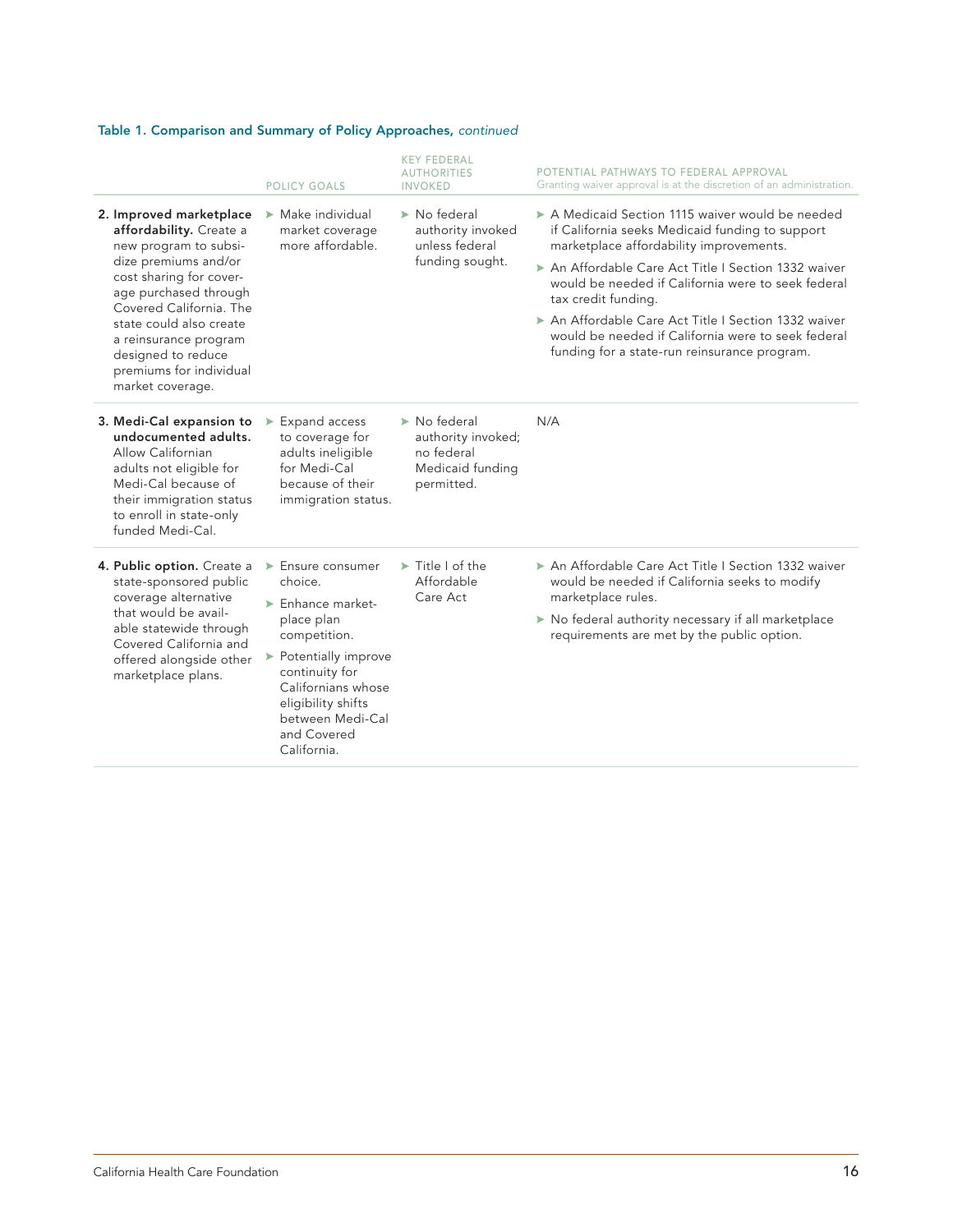## <span id="page-16-0"></span>Appendix A. Single Payer and Pay-or-Play Option

Strictly speaking, a pay-or-play system is not compatible with a single-payer system because employers could choose to "play" by offering their own coverage rather than "paying" into the single-payer fund. Aside from falling short of the single-payer goal by permitting the existence of multiple payers, another issue raised by the pay-or-play approach is that the benefits and cost-sharing associated with plans offered by these multiple payers would not be uniform. However, a pay-or-play system (a) could cause some employers to pay into a single-payer fund; and (b) could require all employers to pay into a single-payer fund if they opted to not provide coverage s to all of their employees.

Although the pay-or-play option is controversial, a 9th Circuit opinion<sup>74</sup> suggests that, under narrowly defined circumstances that meet certain requirements, ERISA may not always be found to preempt state laws requiring employers who do not contribute a minimum amount to their own health care benefit plan to contribute an amount to a health care program administered by a government agency. The fates of challenges to future statewide pay-or-play approaches may differ, and they would be influenced by the specific details of future Healthy California proposals relating to employer plans that are not currently known.

The chances that Healthy California's employer proposal would escape ERISA preemption could be improved if the proposal resembled the health care program at issue in *Golden Gate Restaurant Ass'n v. City & County of San Francisco*, 546 F. 3d 639 (9th Cir. 2008), which was a payor-play option that exhibited the following eight traits<sup>75</sup>:

- 1. The program does not mandate a particular set of rules, structure, or benefits for employers — it should only mandate that they contribute a certain monetary amount.
- 2. The program should require employers to pay a certain amount of money on behalf of employees in a simple way that would not require a complex administrative scheme that would constitute a benefit plan.
- **3.** The program should allow employers offering ERISA plans to leave those plans unchanged and must not require employers not offering ERISA plans to do so.
- 4. The program being funded by employer contributions should be open to all residents regardless of employment or whether employers contribute.
- 5. The program should not be established or maintained by, or controlled by (e.g., benefits offered) an employer.
- 6. Employers should not be permitted to contract with the government to administer the program for their employees.
- 7. The program should apply uniformly to all employers (and not apply only to ERISA plans or to employers with ERISA plans).
- 8. The program should provide employers with a "meaningful alternative" to establishing or modifying their ERISA plans by ensuring that the "pay" side of the pay-or-play decision gives employers some actual benefit (e.g., employer payments might serve as credits for *their employees* towards receipt of coverage under the program).<sup>76</sup>

Even if the proposal were to meet these requirements, it would not likely escape litigation, because the 9th Circuit's pay-or-play holding in *Golden Gate Restaurant*  Ass'n and guidelines are somewhat controversial<sup>77</sup> and potentially even in conflict with a 4th Circuit opinion in a similar case.<sup>78</sup>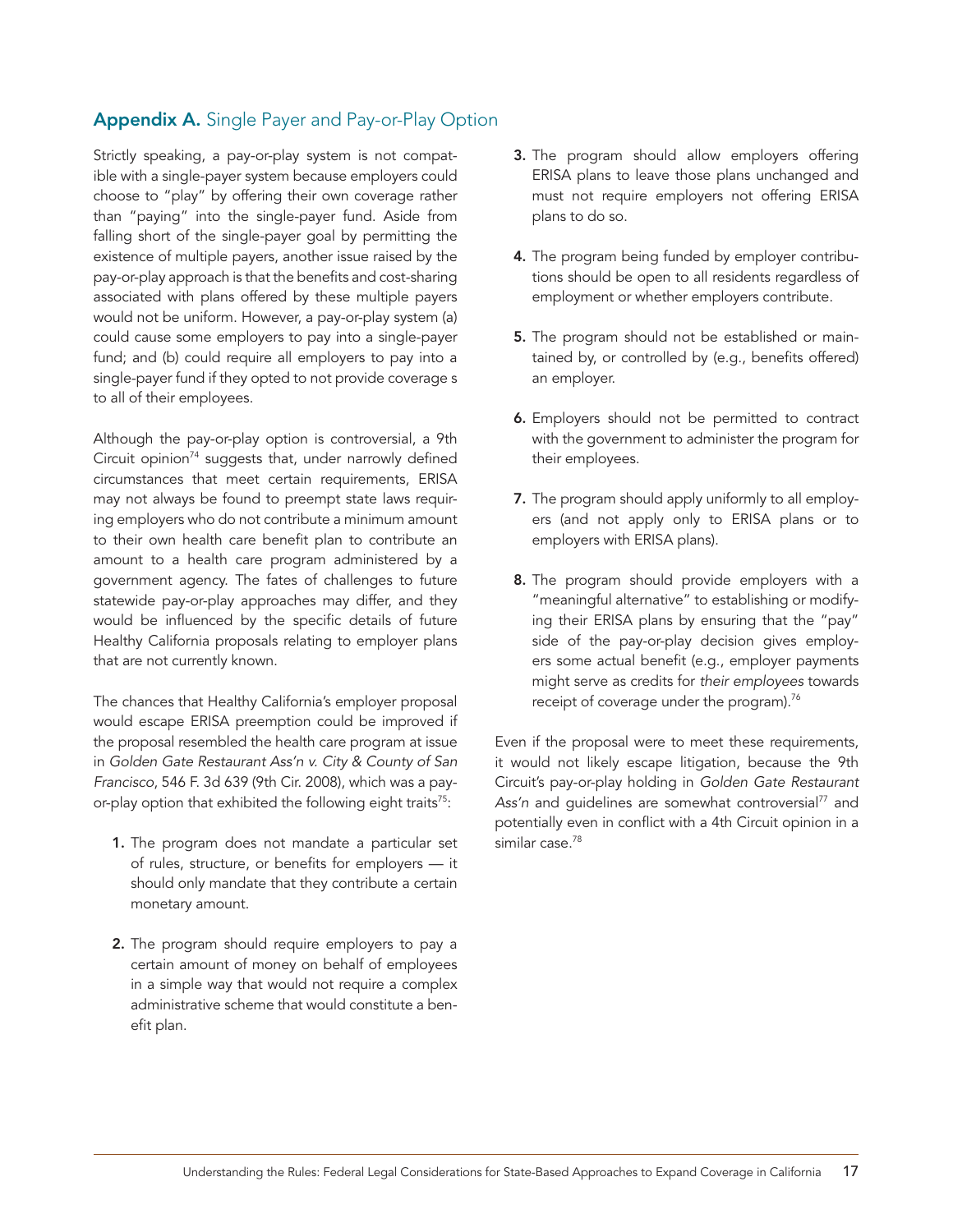#### <span id="page-17-0"></span>Endnotes

- 1. Reflects population under 65 years old. Fronstin, "California's Uninsured."
- 2. For example, in light of the elimination of the financial penalty for individuals to maintain health coverage to purchase health insurance, Pub. L. No. 115-97, Section 11081, California could impose its own tax penalty for individuals who do not maintain qualifying coverage. This paper does not examine that issue here as there are no substantive federal legal barriers.
- 3. An entitlement program is one in which individuals who meet certain eligibility criteria are guaranteed specific benefits as established in legislation.
- 4. Seeking a state plan amendment is a procedural step the state must take to alter its program within allowable statutory and regulatory standards (e.g., changes to benefits, cost sharing, provider rates). Although it is a procedural hurdle, CMS does not have discretion to deny state plan amendments that adhere to Medicaid standards. Thus, this analysis focuses on policy changes that will require the state to seek waivers of Medicaid requirements (where the federal government does have discretion) and does not specify all instances where the proposed policies could require state plan changes.
- 5. The maximum out-of-pocket limit applies beyond marketplace coverage to large-group, small-group, and individual market coverage.
- 6. ERISA, Section 514(a), 29 U.S.C., Section 1144(a).
- 7. Social Security Amendments of 1967, Pub. L. No. 90-248, Section 402, 42 U.S.C. Section 1395b-1.
- 8. For more information about Section 1115 waivers, see "Section 1115 Demonstrations," Center for Medicaid and CHIP Services, CMS, [www.medicaid.gov](https://www.medicaid.gov/medicaid/section-1115-demo/index.html).
- 9. "About the CMS Innovation Center," Centers for Medicare & Medicaid Services, June 23. 2017, [innovation.cms.gov](https://innovation.cms.gov/About); "State Innovation Models Initiative: General Information," Centers for Medicare & Medicaid Services, October 31, 2017, [innovation.cms.gov](https://innovation.cms.gov/initiatives/state-innovations/).
- 10. Section 1115A(b)(2) gives the secretary of HHS authority to select models to be tested, including "[a]llowing States to test and evaluate systems of all-payer payment reform for the medical care of residents of the State."
- 11. Section 1332(b)(1) of the ACA, codified at 42 U.S.C. Section 18052(b)(1). For more information about 1332 waivers, see: "Section 1332: State Innovation Waivers," Center for Consumer Information and Insurance Oversight, CMS, [www.cms.gov](https://www.cms.gov/CCIIO/Programs-and-Initiatives/State-Innovation-Waivers/Section_1332_State_Innovation_Waivers-.html).
- 12. As of this writing, CSRs funding is not appropriated, so the authors refer primarily only to premium tax credits when describing dollars available under a 1332 waiver.
- 13. SB 562, "The Healthy California Act," Introduced by Senators Lara and Atkins, California Legislature, Amended May 26, 2017, [leginfo.legislature.ca.gov](https://leginfo.legislature.ca.gov/faces/billNavClient.xhtml?bill_id=201720180SB562).
- 14. For more discussion about considerations that arise when considering single-payer proposals, see "Key Questions When Considering a State-Based, Single Payer System in California," California Health Care Foundation, November 2017, [www.chcf.org](https://www.chcf.org/blog/asking-the-important-questions-about-single-payer-in-california/).
- 15. The current draft of SB 562 does not explicitly address whether long-term care benefits — currently available to Med-Cal eligible enrollees — would be available to all without cost sharing.
- 16. Note, too, that SB 562 prohibits the legislation from becoming operative until the secretary of California HHS gives written notice that the Healthy California trust fund has the reserves to fund the costs of implementing the act.
- 17. SB 562, Chapter 7, Article 1, Section 100650(b)(1), (2).
- 18. SB 562, Chapter 7, Article 1, Section 100650(e). Federally matched health care programs are defined as Medi-Cal and CHIP.
- 19. SB 562, Chapter 7, Article 1, Section 100650(f), (g), (h).
- 20. SB 562, Chapter 7, Article 1, Section 100650(e), (f)(1), (h), (i).
- 21. Tracking expenditures also may be necessary if the state wishes to claim Medicaid drug rebates under Section 1927 of the Social Security Act.
- 22. Social Security Act Sections 1902(a)(4) and (5) and 42 C.F.R. 431.10 outline the requirement for the Medicaid single-state agency.
- 23. SB 562, Chapter 7, Article 1, Section 100650(e).
- 24. The Medicaid statute and regulations specify eligibility and enrollment standards to facilitate simplified eligibility processing and to ensure that eligible Medicaid beneficiaries are promptly enrolled if they are determined to be eligible for Medicaid. In addition, screening would be needed to determine eligibility for marketplace premium tax credits as well; the methodology for determining eligibility for both programs is already aligned (i.e., there is already a combined application/eligibility determination process in Covered California).
- 25. Because it appears that Healthy California would use a centralized administrative infrastructure to administer the program (regardless of how it operates the eligibility and financial claiming elements described here), cost-allocation methodologies would be necessary to ensure that Medicaid dollars support only Medicaid beneficiaries and functions. The state already uses cost allocation for other health care programs and federal approval is not required, although the state should have auditable cost-allocation methodologies in place. OMB Circular A-87, The White House Office of Management and Budget, last updated May 10, 2004, [www.whitehouse.gov](https://www.whitehouse.gov/sites/whitehouse.gov/files/omb/circulars/A87/a87_2004.pdf).
- 26. HHS has the authority under Section 1115 to set a per capita cap on Medicaid spending as well as to place a global cap on total Medicaid expenditures by a state (as it has done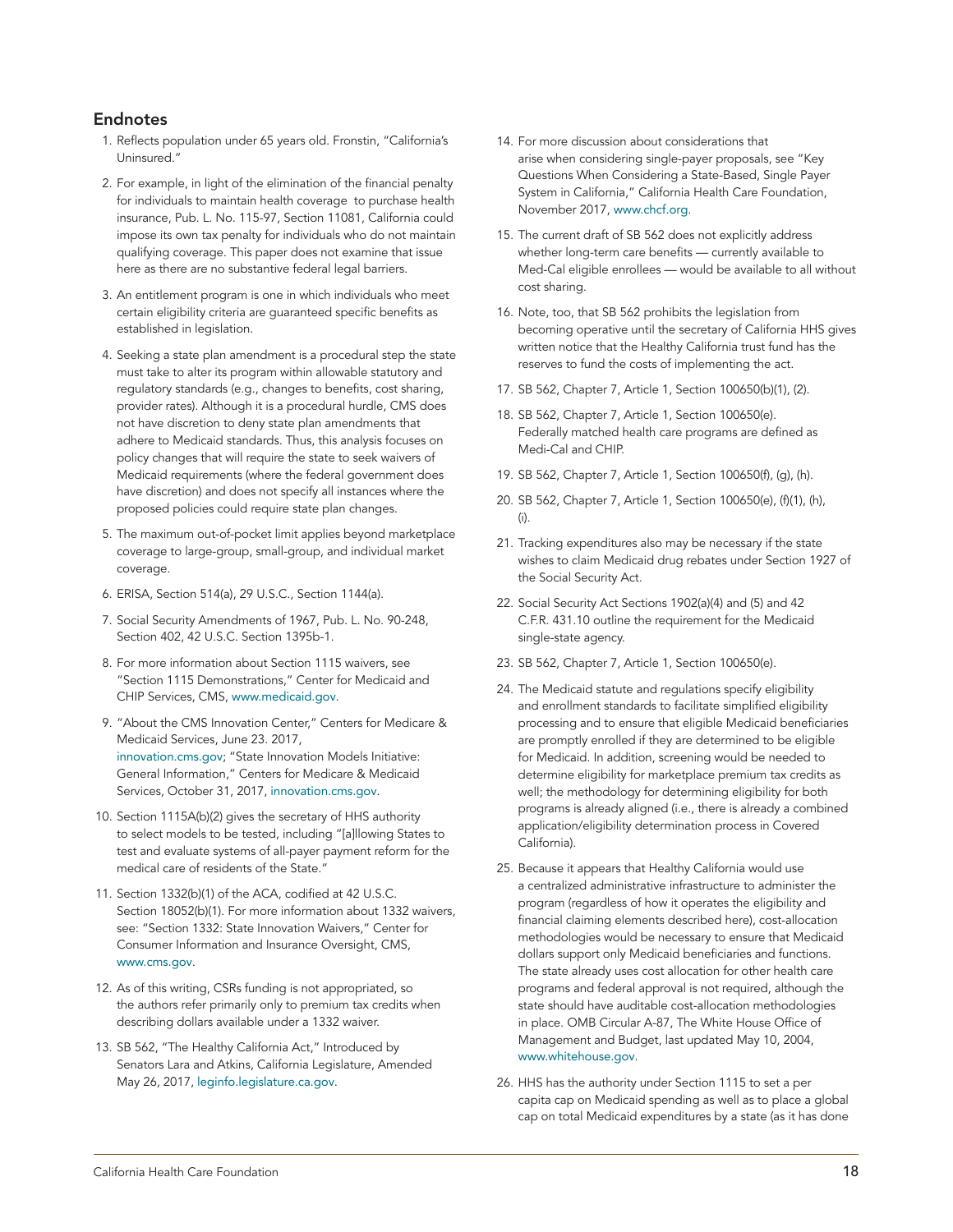in the past for Vermont and Rhode Island; those waivers are no longer in effect). HHS does not have authority to waive the requirement that states pay their share of expenditures or the Federal Medical Assistance Percentage claiming rules. Therefore, even under a per capita or global cap established under a waiver, the state would continue to be required to develop a methodology to track spending for the Medicaideligible population.

- 27. SB 562, Section 100630(b)(34)(B) specifies that in addition to benefits enumerated earlier in the section, covered benefits for members shall include "all health care services required to be covered under" Medi-Cal (and other federal health programs) without regard to whether the member would otherwise be eligible for or covered by the program or source referred to.
- 28. One particular area to monitor is long-term care due both to its expense and because of potentially conflicting language in the current version of SB 562. To meet federal requirements, long-term services and supports would need to be covered for all Medi-Cal recipients for whom the services are medically necessary. How this would be funded and administered is not clear. To the extent that long-term care services are no longer provided to Medicaid-eligible beneficiaries who meet level of care criteria to qualify for such services, a waiver of Section 1902(a)(10)(B) of the Social Security Act would be required to enable the state to use Medicaid financing for coverage that does not meet all otherwise applicable Medicaid requirements.
- 29. Social Security Act Section 1902(a)(34).
- 30. ACA Section 1312(d)(3)(C).
- 31. See Title XXVII of the Public Health Service Act.
- 32. This analysis focuses on SB 562's primary goal of routing Medicare funding directly to the Healthy California fund, with some discussion of the secondary option of having Medicare eligibles enroll in Medicare Parts A and B and a Medicare prescription drug plan under Part D. Although one of the general goals of SB 562 includes eliminating premiums and cost sharing, the current draft of SB 562 does not discuss whether these goals would continue to apply if the Healthy California board decides to enroll Medicare eligibles into Medicare Parts A, B, and D (except with respect to Part D, where the current draft does contemplate engaging in premium assistance at the low-income benchmark premium amount or a greater level of cost-effective premiums for those in Medicare Advantage Prescription Drug [MAPD] plans). SB 562, Chapter 7, Article 1, Section 100650(i). This analysis does not include discussion of other options that SB 562 does not clearly contemplate (e.g., that Healthy California itself would become a Medicare Advantage organization or prescription drug plan sponsor).
- 33. Susan Phillip and Marian Mulkey, "Key Questions When Considering a State-Based, Single-Payer System in California," California Health Care Foundation, page 13, [www.chcf.org](https://www.chcf.org/publication/key-questions-when-considering-a-state-based-single-payer-system-in).
- 34. See Social Security Act 1817(h) (Part A: "The Managing Trustee shall also pay from time to time from the Trust Fund

such amounts as the Secretary of Health and Human Services certifies are necessary to make the payments provided for by this part, and the payments with respect to administrative expenses . . ."); Social Security Act 1841(g) (Part B/D: "The Managing Trustee shall pay from time to time from the Trust Fund such amounts as the Secretary of Health and Human Services certifies are necessary to make the payments provided for by this part, and the payments with respect to administrative expenses in accordance with Section 201(g)(1). The payments provided for under part D, other than under Section 1860D-31(k)(2), shall be made from the Medicare Prescription Drug Account in the Trust Fund. The payments provided for under Section 1860D-31(k)(2) shall be made from the Transitional Assistance Account in the Trust Fund.").

- 35. Cf., *Blue Cross Asso. v. Harris* 664 F2d 806 (10th Cir. 1981). (HHS has the power to award Medicare demonstration projects to other than standard intermediaries or statutorily defined "carriers" and can contract with "public agencies.")
- 36. See, for example, Medicare Preferred Provider Organization Demonstration and M+C Alternative Payment Demonstrations authorized under 402(b). Government Accountability Office Report to the Ranking Minority Member, Committee on Finance, U.S. Senate: Medicare Demonstration Preferred Provider Organizations, GAO-04-960, available at: [www.gao.gov](https://www.gao.gov/new.items/d04960.pdf).
- 37. Authorized under Section 1115A(b)(2)(B)(xi).
- 38. Under the terms of the Maryland All-Payer agreement, Medicare will pay rates that are at least 6 percent less than the all-payer rates, and the demonstration is required to generate Medicare hospital inpatient savings of \$330 million over five years.
- 39. Including rules under IPPS, OPPS, Readmissions Reduction Program, Hospital Acquired Conditions Program, Hospital Value Based Purchasing, EHR penalty.
- 40. Although it did not involve a single-payer or all-payer system, the HealthPath Washington Medicare and Medicaid Integration Demonstration did involve Medicare funds being paid to the State of Washington under ACO authority.
- 41. SB 562, Sections 100650(g)-(h).
- 42. SB 562, Sections 100650(c).
- 43. In fact, some federal laws essentially require (or did essentially require) certain individuals to enroll in Medicare. For example, individuals receiving Social Security or Railroad Retirement Board benefits are automatically enrolled in Medicare Part A and Part B. Those eligible for Part A were strongly incentivized to enroll in Part A by the fact that the former minimum essential coverage requirement was satisfied by Part A enrollment.
- 44. SB 562, Section 100650(i) contemplates that Healthy California will make a de minimis premium payment for Part D plan enrollment (at the low-income benchmark premium amount or, in some cases, a slightly higher premium amount for those enrolled in MAPD plans). However, Section 100650(i) does not discuss making premium payments under Medicare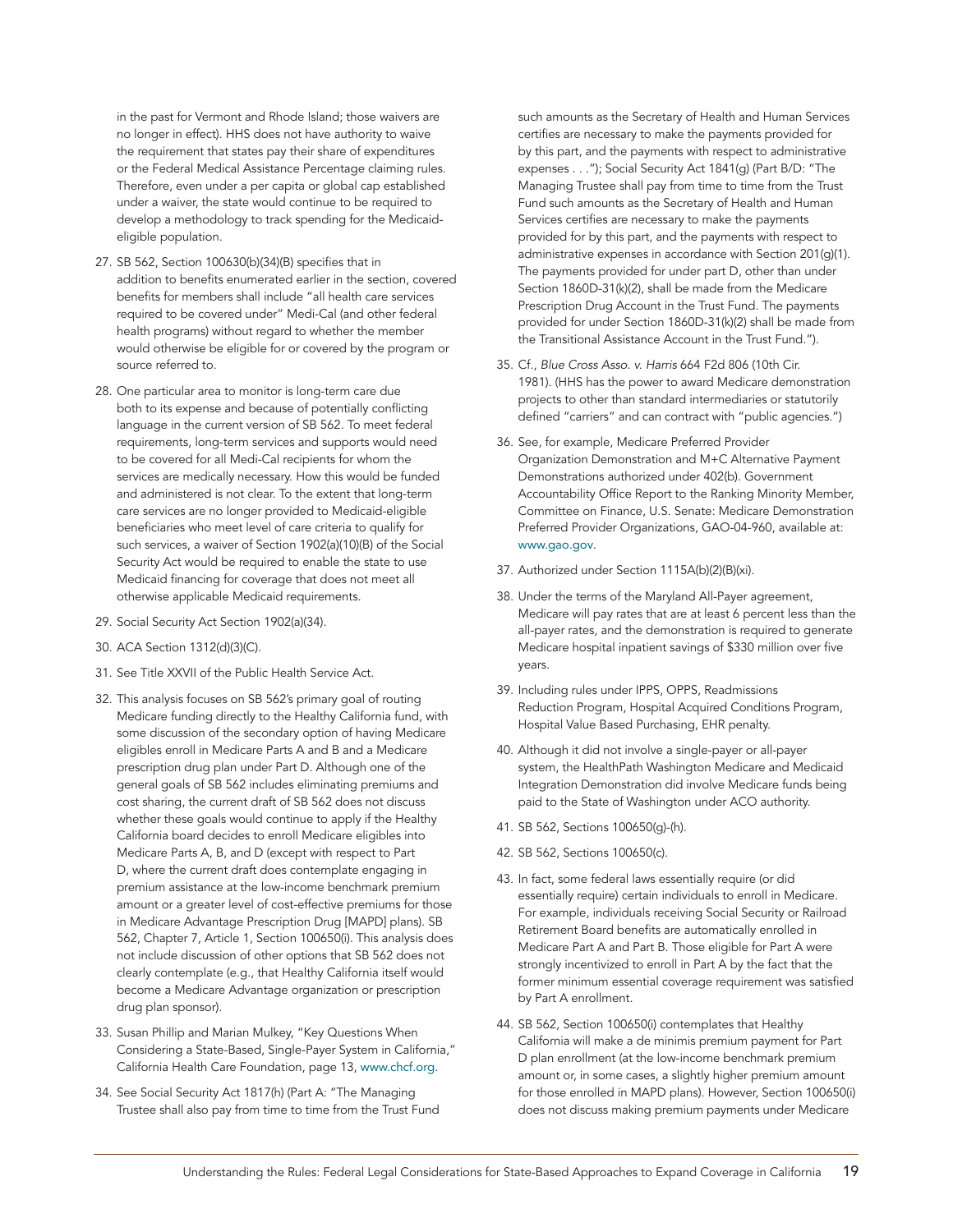Parts A and B or making more than a de minimis premium payment for Medicare Advantage or Part D plans. Separately, Section 100650(f) could be read as requiring the Healthy California board to decrease or eliminate Medicare premiums and cost sharing, but it is unclear (1) whether this section does indeed call for the decrease of elimination of Medicare premiums and cost sharing and, if so, (2) whether this proposal is part of the primary effort to redirect Medicare funds to Healthy California or if it is intended to be part of one of the fallback plans to keep Medicare intact.

- 45. Note also that although 402(b) waivers address only those Medicare requirements relating to payments to providers (making it unlikely that this Section 402 can be used to waive other Medicare requirements, including those dealing with eligibility and cost sharing), more flexibility exists in the language of Section 1115A, particularly via its authorization of all-payer payment models.
- 46. 42 U.S.C. Section 1395b–1(a)(1)(B).
- 47. Section 1115A(b) of the Social Security Act. For more information about 1115A authority and the CMS Innovation Center, see "About the CMS Innovation Center," Centers for Medicare & Medicaid Services, June 23. 2017, [innovation.cms.gov](https://innovation.cms.gov/About) and "State Innovation Models Initiative: General Information," CMS.gov: Centers for Medicare & Medicaid Services, October 31, 2017, [innovation.cms.gov](https://innovation.cms.gov/initiatives/state-innovations/).
- 48. Although telehealth, home visit, and skilled nursing facility benefits are existing Medicare benefits, these waivers relax the rules associated with each benefit to expand and modify these benefits. For example, Medicare telehealth benefits were traditionally limited to rural settings, but this waiver permits Medicare to cover nonrural uses of telehealth. See "Benefit Enhancements" section at: [innovation.cms.gov](https://innovation.cms.gov/initiatives/Next-Generation-ACO-Model/).
- 49. See 42 CFR Section 422.102.
- 50. Medicare Managed Care Manual, Ch. 4, Section 30.4 includes a list of services ineligible from being offered as supplemental benefits, which appears to include items and services that Medicare has determined to be medically unnecessary (e.g., cosmetic procedures, pap smears/pelvic exams more frequently than 24 months).
- 51. See Medicare Managed Care Manual, Ch. 4, Section 30.4 ("Items and Services Not Eligible as Supplemental Benefits").
- 52. Phillip and Mulkey, "Key Questions."
- 53. An employee benefit plan is "any plan . . . which . . . is . . . established or maintained by an employer . . . for the purpose of providing for its participants . . . through the purchase of insurance or otherwise . . . medical, surgical, or hospital care or benefits." 29 U.S.C. 1002(l).
- 54. 29 U.S.C. Section 1144(a); *Shaw v. Delta Air Lines*, 463 U.S. 85, 96-97 (1983) (a law "relates to" an employee benefit plan if it has "a connection with or reference to such a plan").
- 55. Haw. Rev. Stat. Section 393-1 et seq.
- 56. *Standard Oil Co. of California v. Agsalud*, 633 F.2d 760 (9th Cir. 1981), aff'd 454 U.S. 801 (1981).
- 57. 29 U.S.C. Section 1144(b)(5).
- 58. Pub. L. No. 97-473 Section 301(b), 96 Stat. 2605, 2612 (1983).
- 59. The authors note that as of this writing, the Trump administration has eliminated CSR payments to plans. However, eligible enrollees in enhanced (CSR) plans are still charged lower cost sharing for services as they are legally entitled to these cost reductions.
- 60. Section 1312(c)(1) of the Patient Protection and ACA (P.L. 111-148).
- 61. Funding must come from outside of the insurers in the marketplace to reduce premiums, because if the funding came solely from the insurers participating in the marketplace it would not have the intended effect of reducing premiums. It is permissible to tax all plans and include marketplace plans, although that would reduce the amount of savings generated.
- 62. The federal pass-through amounts are based on the total expected spending on reinsurance, and in order to achieve federal savings, some state spending is necessary to lower premiums and thus achieve savings. To date, states have received different levels of federal support for their programs under the approved waivers. For example, Alaska received about 80 percent of the total reinsurance program funding and Oregon an estimated 33 percent under their 1332 waivers.
- 63. Deficit neutrality under 1332 waivers is calculated by assessing the effect on the federal deficit; increasing the enrollment in premium tax credits would increase federal spending, [www.federalregister.gov](https://www.federalregister.gov/documents/2015/12/16/2015-31563/waivers-for-state-innovation).
- 64. See SB 4, approved by the governor October 9, 2015 ([leginfo.legislature.ca.gov](https://leginfo.legislature.ca.gov/faces/billTextClient.xhtml?bill_id=201520160SB4)) and SB 75, Section 34, approved by the governor June 24, 2015 ([leginfo.legislature.ca.gov](http://leginfo.legislature.ca.gov/faces/billTextClient.xhtml?bill_id=201520160SB75)).
- 65. Federal DSH audit rules define uninsured inpatient and outpatient revenue as "Total annual payments received by the hospital by or on behalf of individuals with no source of third party coverage for inpatient and outpatient hospital services they receive. This amount does not include payments made by a State or units of local government, for services furnished to indigent patients." See 42 C.F.R. 447.299(c)(12). Therefore, if the state pays capitated rates for the coverage expansion, the coverage expansion would appear to constitute a source of third party coverage, which could interact with hospitalspecific DSH caps, meaning that the state may be limited in its ability to pay DSH at previous levels to individual hospitals. The state's overall DSH allotment would not be impacted, however, and the state could redirect DSH funding to hospitals with room under their DSH caps. If the state simply pays providers out of a pool of dollars dedicated to support services for people who are participating in the eligibility expansion, the state could avoid this result. In addition, the precise interaction with uncompensated care funding included in California's existing 1115 waiver is dependent on program design and is not addressed here.